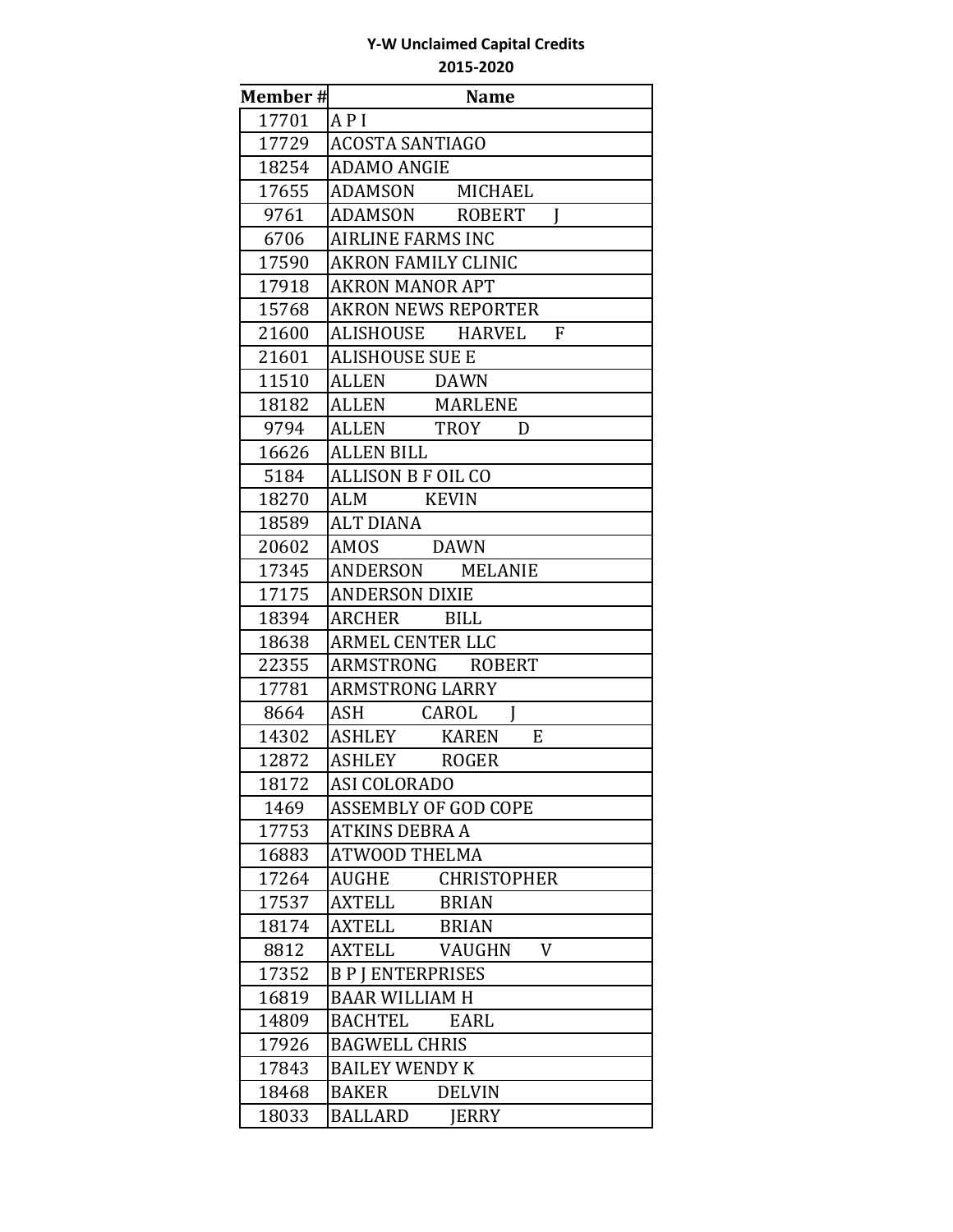| <b>Member#</b> | <b>Name</b>                        |
|----------------|------------------------------------|
| 13810          | BALLINGER LOIS                     |
| 13323          | <b>BANEY ROBERT R</b>              |
| 15507          | <b>BARKER LEO</b>                  |
| 18566          | <b>BARNES BRIDGET</b>              |
| 13548          | <b>BARRY RONALD PAUL</b>           |
| 17138          | <b>BARZZOLA JULIO G</b>            |
| 16788          | BASLER SUSAN<br>M                  |
| 18884          | <b>BASLER SHANTIL</b>              |
| 17176          | BAYNE RICHARD                      |
| 16297          | <b>BEAR ESSENTIALS</b>             |
| 18079          | BEAUPREZ AMY                       |
| 11274          | <b>BECKER BROS</b>                 |
| 18071          | BECKNER BRYAN                      |
| 17671          | BEDEAUX MONTE<br>L                 |
| 17263          | BEDEAUX PATRICIA                   |
| 17143          | <b>BEEMAN CARRI B</b>              |
| 17477          | <b>BEEMAN STEVE</b>                |
| 13217          | BELCHER RHONDA D                   |
| 18227          | BENNETT JOSEPH                     |
| 17760          | <b>BENNETT CHUCK</b>               |
| 18640          | <b>BENNETT DENNIS P</b>            |
| 18306          | <b>BENNETT STEVEN I</b>            |
| 17915          | BENNINGSDORF BRUCE                 |
| 19486          | BENTLEY MAX                        |
| 18502          | BETTS EDWARD<br>M                  |
| 5423           | <b>BICKLEY NORALEA</b>             |
| 18418          | E<br>BILLINGER DONALD              |
| 16585          | BILLINGTON DERNESTINE              |
| 17970          | <b>BISHOP WILLIAM</b>              |
| 18554          | <b>BONNIE</b><br><b>BLACH</b>      |
| 17878          | <b>BLADES</b><br>RAY               |
| 12621          | <b>DALE</b><br><b>BLAKE</b>        |
| 17740          | <b>BLANKENSHIP SAM</b>             |
| 17645          | <b>BLAZIN BOWL</b>                 |
| 17666          | <b>MICHAEL</b><br><b>BLEHM</b>     |
| 10169          | <b>BNSF RAILWAY COMPANY</b>        |
| 5023           | <b>BODEN</b><br><b>LAVERNE</b>     |
| 17054          | <b>BOETTCHER MIKE</b>              |
| 17149          | <b>BOLEY</b><br>MICHAEL<br>L       |
| 17548          | <b>BOLTIES</b><br>IOY              |
| 16720          | <b>BOLTJES PAM</b>                 |
| 17309          | <b>BOND</b><br><b>RYAN</b>         |
| 11367          | <b>BONDHUS</b><br><b>MARK</b><br>K |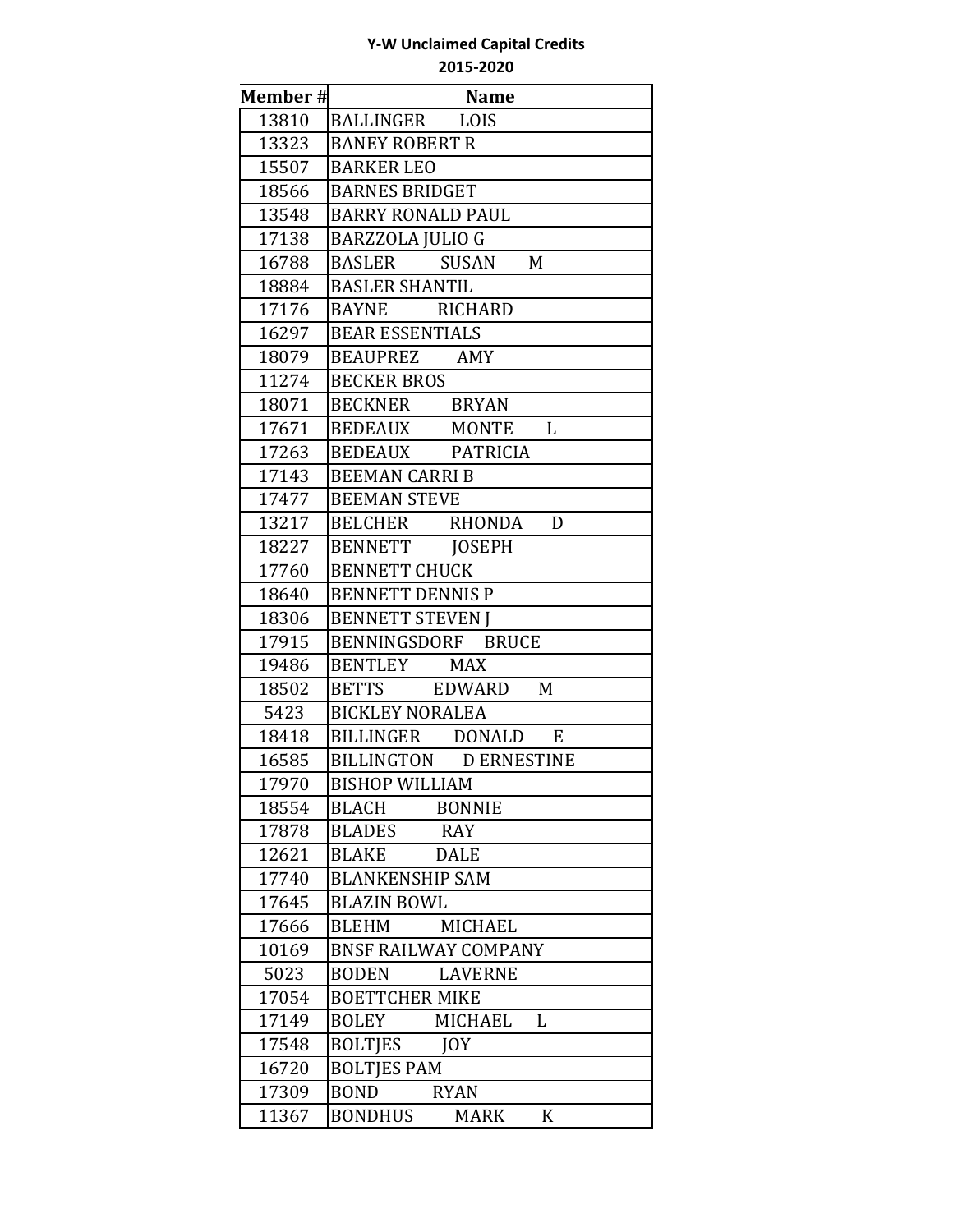| Member# | <b>Name</b>                                 |
|---------|---------------------------------------------|
| 2583    | <b>BONNY COMMUNITY CLUB</b>                 |
| 24453   | <b>CINDY</b><br>BOPPRE                      |
| 17799   | <b>BOUGHTER ANDREW JOHN</b>                 |
| 17699   | BOWMAN<br>ANGELA<br>M                       |
| 17742   | <b>BOWMAN</b><br>DALE<br>A                  |
| 21703   | BOWMAN<br>KIMBERLY                          |
| 14894   | <b>BOWMAN JACK D &amp; BARBARA J &amp;</b>  |
| 17432   | $\mathsf G$<br>BOYER PETER                  |
| 17783   | BRACE CHARLES H                             |
| 16562   | $\mathbf{L}$<br>BRACELIN JAMES              |
| 16026   | BRANDNER GARY<br>IR                         |
| 17830   | BRANDNER ROY                                |
| 18480   | BRANT MICAHEL                               |
| 13152   | <b>BRENTON</b><br><b>JOE</b>                |
| 13987   | BREST JOHN                                  |
| 17768   | <b>BRIDGE CHARLES</b>                       |
| 17656   | BRIDGES WAYNE<br>A                          |
| 16910   | BRINKERHOFF JANA                            |
| 17260   | <b>BROOKFIELD BILL</b>                      |
| 16689   | <b>BROUWER LONNIE</b>                       |
| 9751    | <b>BROWER</b><br>IIM                        |
| 16090   | <b>BROWN</b><br>$\mathbf R$<br>BARRY        |
| 17969   | <b>BROWN</b><br>$\mathbf R$<br><b>BARRY</b> |
| 16988   | J<br><b>BROWN</b><br><b>DARIN</b>           |
| 9253    | <b>BROWN</b><br>E<br>ROBERT                 |
| 6283    | BROWN ROSS                                  |
| 18291   | <b>BROWN GLENDA H</b>                       |
| 17639   | <b>BROWN LYNDA L</b>                        |
| 18301   | BROWN PATRICIA NORWOOD                      |
| 18415   | <b>BROWN WILBUR W</b>                       |
| 18131   | <b>BROWNLEE A W</b>                         |
| 20475   | BRUMMER<br><b>EUGENE</b><br>I               |
| 18490   | <b>BRUNS RUSTY</b>                          |
| 18130   | <b>BRUNSWIG DOROTHY</b>                     |
| 18000   | <b>BUCHANNAN BILLY JEAN</b>                 |
| 17383   | <b>BUCK LISA</b>                            |
| 17942   | <b>BUENO ARLENE</b>                         |
| 17884   | $\mathsf C$<br>BULLARD<br>ROBERT            |
| 17881   | <b>BUNTE</b><br><b>BONNIE</b>               |
| 17944   | <b>BURCH</b><br><b>CINDY</b>                |
| 13044   | <b>BURNS J C FARM</b>                       |
| 10699   | <b>BURTON</b><br>JEFFERY<br>L               |
| 5901    | <b>BUSBY INC</b>                            |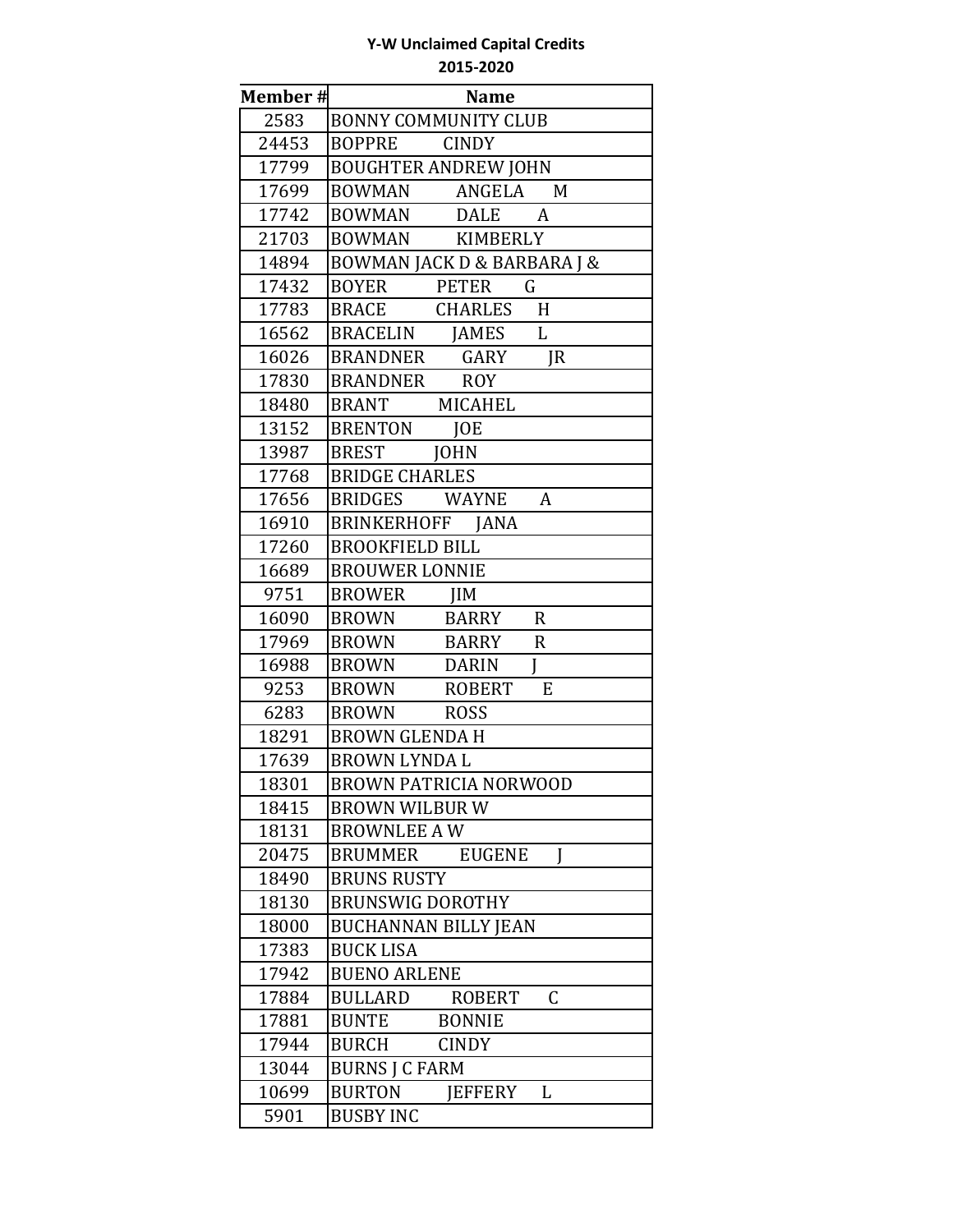| Member# | <b>Name</b>                            |
|---------|----------------------------------------|
| 19597   | BUSER DAVID                            |
| 18350   | BUTHERUS ROBERT<br>$\mathbf I$         |
| 16787   | <b>BUTLER MICHAEL</b>                  |
| 17373   | BYERS RICHARD                          |
| 17523   | <b>C &amp; S INSULATION</b>            |
| 17103   | <b>CD FARMS</b>                        |
| 18040   | THOMAS N<br>CALL                       |
| 18269   | <b>CALLAHAN MICHAEL</b>                |
| 18525   | <b>CAMPBELL CAROLYN</b>                |
| 17912   | <b>CAMPBELL KARIE</b>                  |
| 18417   | <b>CAMPBELL KEVIN</b>                  |
| 18060   | <b>CANCINO ANGELIQUE D</b>             |
| 17782   | <b>CARLSON KARI</b>                    |
| 17972   | <b>CARLTON ELLEN J</b>                 |
| 16994   | CARPENTER WILLIAM S                    |
| 17310   | CARROLL LAWRENCE                       |
| 17704   | $\mathbf{F}$<br>CASALETTO GEORGE       |
| 17909   | <b>CASALETTO BEN</b>                   |
| 17231   | CAVENDER JAMES                         |
| 17151   | CERVACIO GUADALUPE                     |
| 17596   | CHADWICK LELAND                        |
| 14703   | CHANDLER NELLIE                        |
| 5192    | CHAPPELL LORRINE                       |
| 16415   | CHASE CN                               |
| 17951   | CHAVEZ RAFAEL                          |
| 23776   | CHRISMER MARY<br>A                     |
| 15922   | CHRISTENSEN BILL                       |
| 16999   | <b>CHRISTENSEN BRIAN</b>               |
| 11173   | CHRISTENSEN ROBERT<br>$\mathbf{L}$     |
| 14775   | CHRISTIANSON<br><b>LEONA</b>           |
| 15098   | <b>CHUMLEY ALAN</b>                    |
| 12409   | <b>CHURCHILL MARSHA</b>                |
| 22739   | CLAFLIN<br>LARHONDA                    |
| 14473   | <b>CLARK</b><br><b>GLORIA</b><br>A     |
| 9798    | CLARK<br>LINDA<br>L                    |
| 17985   | CLAWSON<br><b>BEN</b>                  |
| 12592   | CLIFFORD DONALD                        |
| 17567   | <b>CALVIN</b><br>COADY<br>$\mathbf{I}$ |
| 17292   | COATSWORTH<br>MICHAEL<br>I             |
| 7079    | <b>RODNEY</b><br>CODY<br>D             |
| 18524   | <b>COLE VIRGINIA A</b>                 |
| 17412   | <b>COLLINS JAMES</b>                   |
| 16126   | <b>COLLINS RANCH</b>                   |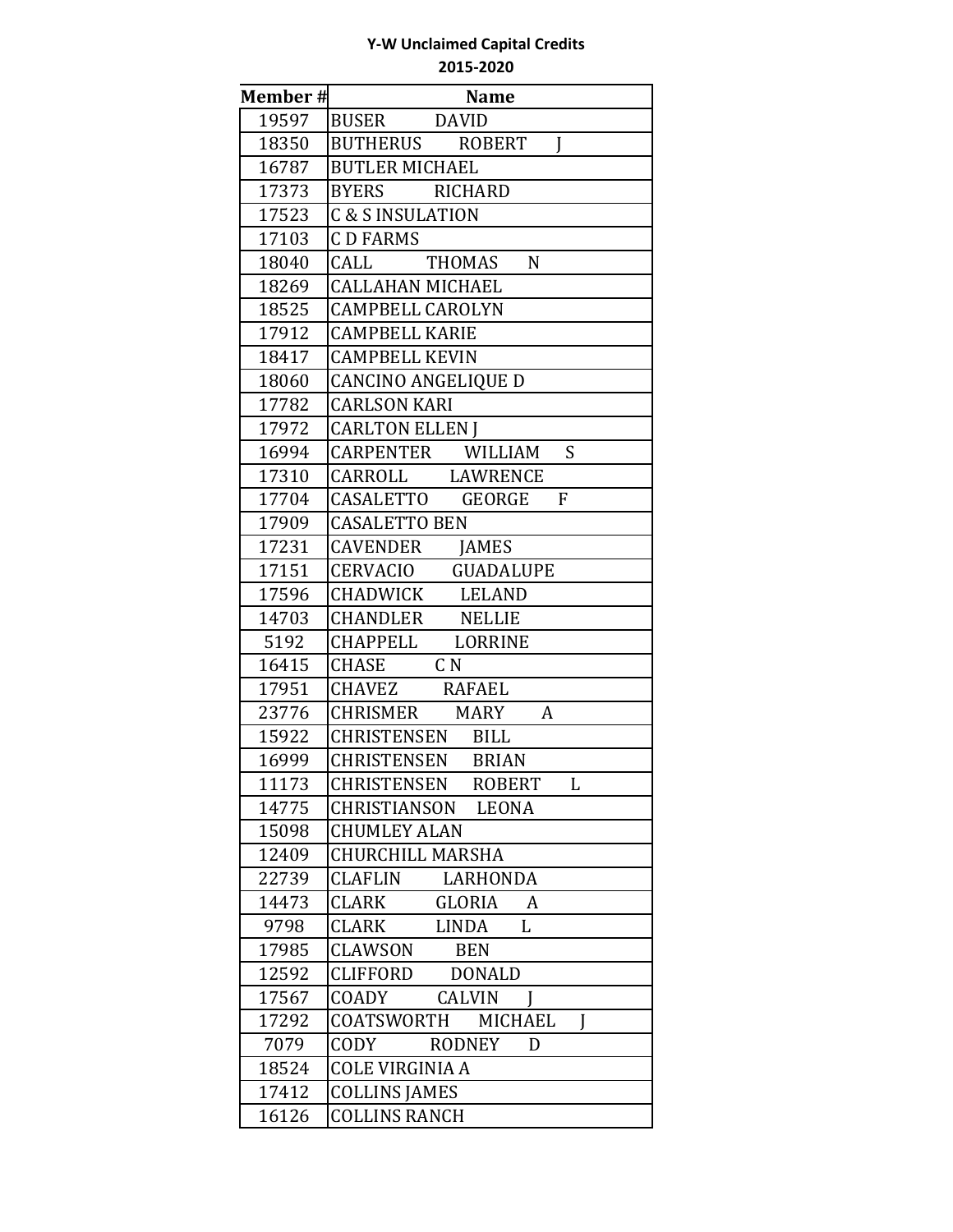| Member# | <b>Name</b>                                |
|---------|--------------------------------------------|
| 13602   | <b>COLORADO COMMUNITY BANK - AKRON</b>     |
| 18246   | <b>COLORADO IND COATINGS</b>               |
| 16307   | COOK COOK<br><b>MIKE</b>                   |
| 20463   | <b>CORN PLUS II LC</b>                     |
| 20462   | <b>CORN PLUS LC</b>                        |
| 17778   | <b>COUGHLIN RICHARD AARON</b>              |
| 23055   | COULTER<br><b>ALTON</b>                    |
| 11487   | <b>COUNTRY ACRES INC</b>                   |
| 18574   | <b>COUNTRY MARKET CO-OP</b>                |
| 16147   | <b>COX ALFRED</b>                          |
| 17617   | CRAIG<br>HARLEY                            |
| 17860   | CRIDER<br><b>BRAD</b>                      |
| 16600   | CRITES GARY E                              |
| 16548   | CRITES LAWRENCE                            |
| 13955   | <b>CRITES FARM</b>                         |
| 13497   | G<br>CROSBY HAROLD                         |
| 14061   | <b>CROSBY WHITMORE &amp; ASSOCIATES CP</b> |
| 17920   | <b>CROSSLAND MATTHEW R</b>                 |
| 17906   | <b>CUMMINGS RANDY</b>                      |
| 16031   | <b>CURTISS TRUDY</b>                       |
| 17424   | CUSHMAN JAMES                              |
| 17684   | D N R OIL & GAS CO                         |
| 20464   | <b>D&amp;D FARMS INC</b>                   |
| 17494   | DAMM KENDRA K                              |
| 17071   | <b>TERRY</b><br>DAMRON                     |
| 18542   | DAVID DUAIN FIX TRUST                      |
| 16754   | DAVIDSON GWEN                              |
| 14079   | <b>DAVIS</b><br>D DALE                     |
| 22258   | <b>DAVIS</b><br>MICHELLE LEE               |
| 18463   | <b>DAVIS BEVERLY G</b>                     |
| 17213   | <b>DAVISSON</b><br><b>DAVID</b>            |
| 17353   | <b>DEES DOROTHY</b>                        |
| 18387   | <b>DEFREESE WADE</b>                       |
| 18055   | <b>DELAMERE BEV</b>                        |
| 18562   | <b>DEMPSEY JUNE E</b>                      |
| 13333   | <b>DENBO</b><br><b>DAVID</b>               |
| 16758   | DEPT OF VETERANS AFFAIRS                   |
| 18256   | DEVLIN PHOELICIA P                         |
| 9488    | <b>STEVE</b><br><b>DIAMOND</b>             |
| 16845   | <b>DICKSON</b><br><b>REBECCA</b>           |
| 15270   | <b>DIGBY</b><br><b>JAMES</b><br>IR         |
| 17686   | <b>DIKEMAN</b><br><b>LOREN</b>             |
| 16662   | <b>DILKA</b><br><b>DIANE</b>               |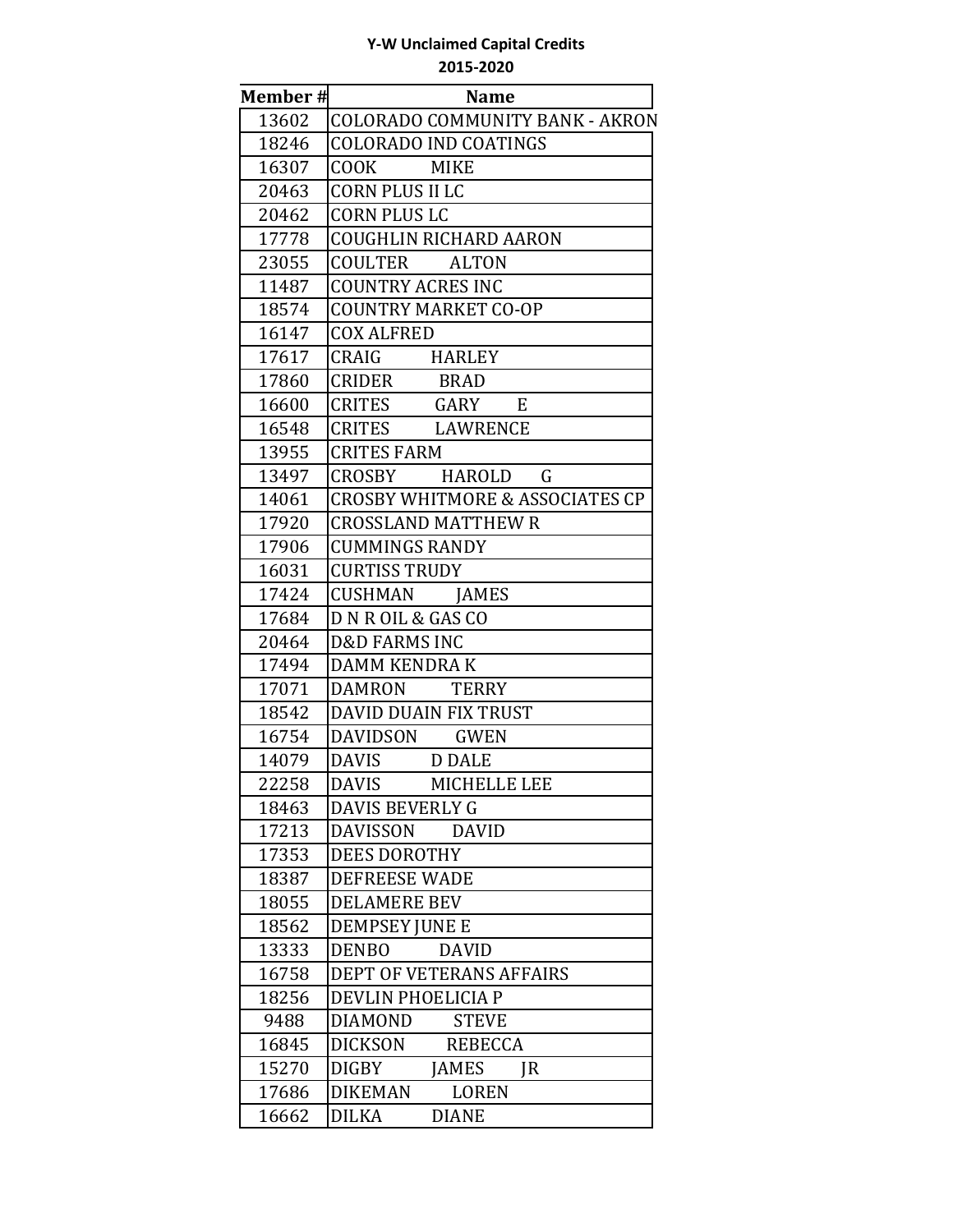| Member# | <b>Name</b>                         |
|---------|-------------------------------------|
| 17382   | DOCTER ROBERT<br>D                  |
| 20466   | DOERCHEK<br>L C                     |
| 17394   | DOOGAN WILLIAM T                    |
| 18730   | DREHER<br><b>IILL</b>               |
| 15276   | DRULLINGER-HAERR KATHLEEN<br>A      |
| 7289    | DRUM VELMA                          |
| 17293   | DUBOIS HENRY                        |
| 17889   | <b>DUBOIS ANTONELLA M</b>           |
| 17965   | DUCKWORTH NOELLE                    |
| 17479   | DUTTON DAVON                        |
| 11153   | E F B FARMS                         |
| 17370   | <b>EASTERN COLO REALTY</b>          |
| 17927   | EASTERN COLORADO PUBLISHING CO      |
| 12084   | ECKHARDT DAVID<br>$\mathbf{I}$      |
| 9652    | EHRLICK ROBERT<br>H                 |
| 18304   | EIRING WILLIAM                      |
| 18369   | <b>ELDER JIM</b>                    |
| 18308   | <b>ELLENWOOD JERRY</b>              |
| 15399   | <b>ELLIS</b><br><b>JOE</b>          |
| 18072   | <b>ELLIS RICHARD</b>                |
| 17766   | ELSON NADINE                        |
| 18605   | EMRICK WILLIAM                      |
| 17334   | EMSLIE MARTIN                       |
| 17240   | <b>ENGLISH MONTY</b>                |
| 18598   | <b>ERICKSON BRENT</b>               |
| 18213   | <b>ERICKSON ERIC E</b>              |
| 16345   | ETTER MARVIN<br>0                   |
| 23497   | <b>EVANS</b><br><b>KAY</b><br>W     |
| 17825   | <b>EVANS MARTIN</b>                 |
| 18022   | <b>EVERHART TODD</b>                |
| 17660   | <b>EZELL JOAN</b>                   |
| 10952   | <b>DARLENE</b><br>FADENRECHT        |
| 19060   | FARMER<br><b>JAMES</b><br>A         |
| 16419   | <b>FARMERS UNION SERVICE</b>        |
| 20474   | <b>FARMLAND INDUSTRIES INC</b>      |
| 7238    | FASSLER<br><b>BONNIE</b>            |
| 17748   | <b>FEDDERSON STEVE</b>              |
| 3337    | FEDERAL AVIATION ADMINSTRATION      |
| 16711   | FERGUSON<br><b>ASHTON</b><br>I      |
| 15440   | <b>FERGUSON JACK L</b>              |
| 16704   | <b>RICARDO</b><br>FERNANDEZ         |
| 14598   | <b>MARTHA</b><br>FILLA              |
| 17807   | <b>FISHER</b><br><b>CHRISTOPHER</b> |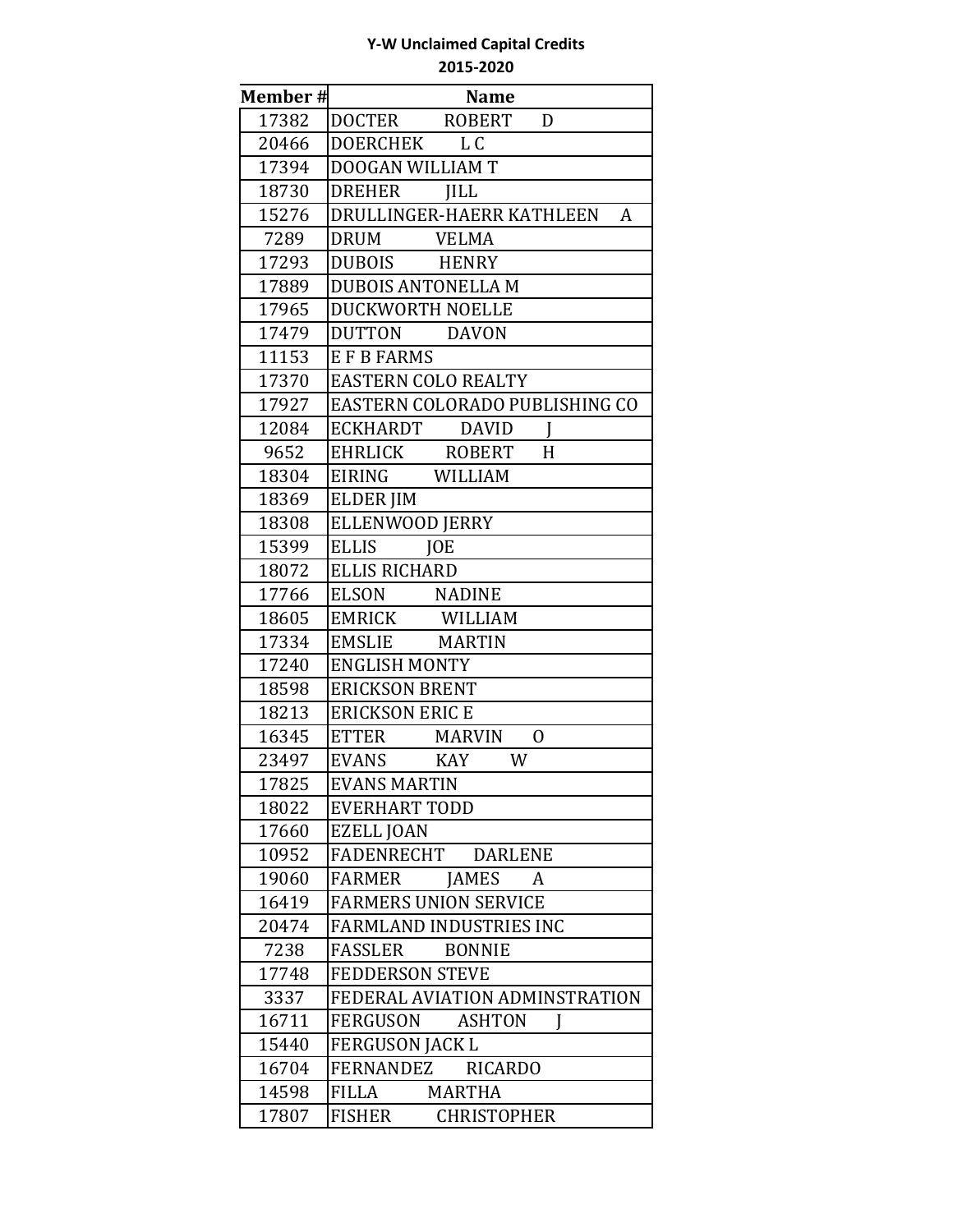| <b>Member#</b> | <b>Name</b>                                  |
|----------------|----------------------------------------------|
| 17960          | <b>FLOYD DONNA</b>                           |
| 13500          | S<br>FOLTMER RUTH                            |
| 18191          | FORRISTALL GALEN                             |
| 17786          | <b>FOUST CLAYTON</b>                         |
| 359            | FOUTZ LYLE<br>A                              |
| 14332          | <b>FOXWORTH BILL</b>                         |
| 20457          | FRAKEN ARTHUR<br>D                           |
| 18303          | FRANTZ WILLIAM                               |
| 18461          | <b>FREDERICK JANNA M</b>                     |
| 16425          | FRIEND WINTON<br>V                           |
| 17331          | <b>FUGATE DORIS A</b>                        |
| 16917          | <b>FURIA ELMER I</b>                         |
| 18101          | GABLE MICHAEL                                |
| 18484          | GALLEGOS MARK<br>A                           |
| 14170          | <b>GEBAUER MARK</b><br>I                     |
| 17351          | <b>GEFFROY JULIA</b>                         |
| 8443           | $\mathsf{C}$<br>GELVIN REBECCA               |
| 23765          | GEORGE JENNIFER                              |
| 11194          | <b>GERDES QUINTON</b>                        |
| 17266          | <b>GERST JEFFREY M</b>                       |
| 8300           | <b>GESKE</b><br>$\mathbf{L}$<br><b>BILLY</b> |
| 15668          | <b>GIBSON MARIAN E</b>                       |
| 18092          | <b>GILLES DAVID J</b>                        |
| 15997          | <b>KATHY</b><br>GILMER                       |
| 18208          | <b>GISI KIRK</b>                             |
| 20605          | <b>GITCHELL LADONNA</b>                      |
| 16455          | <b>GITSCHLAG STEVE</b>                       |
| 15884          | GLANZ BILL                                   |
| 17796          | <b>GLEASON RONALD D</b>                      |
| 8548           | GLENN<br><b>ROSE</b><br>A                    |
| 17484          | <b>GOCKEN DEBBIE</b>                         |
| 12151          | <b>EDNA</b><br>M<br>GOEGLEIN                 |
| 17450          | <b>GONZALES FRANCISCA</b>                    |
| 18596          | GORMAN<br><b>BRIAN</b><br>E                  |
| 18560          | <b>GRAMM LAWRENCE</b>                        |
| 17311          | <b>GRANADOS JAIME</b>                        |
| 17597          | <b>GRATE ERIC L</b>                          |
| 16894          | <b>GRATON</b><br>RONALD<br>R                 |
| 16337          | GRAVES<br>LOIS<br>M                          |
| 18098          | <b>GREEN RIVER RESOURCES INC</b>             |
| 8071           | <b>GREENE DOROTHY</b>                        |
| 17525          | <b>GREENE KATHY</b>                          |
| 18362          | <b>GREENE LANETTE M</b>                      |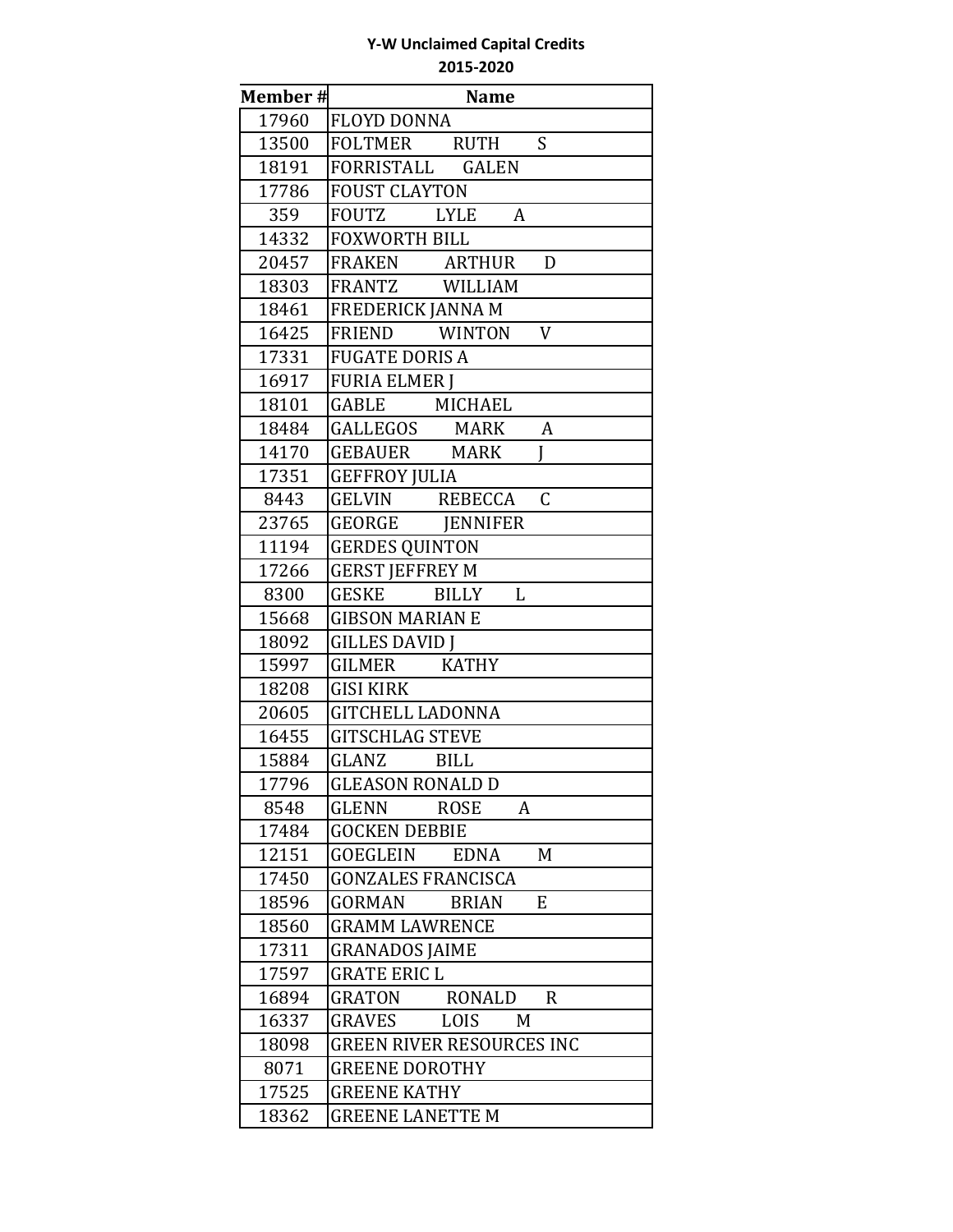| Member# | <b>Name</b>                                   |
|---------|-----------------------------------------------|
| 5738    | <b>GREENE THANE</b>                           |
| 18469   | <b>GREENWALL RICHARD L</b>                    |
| 18017   | <b>GRESS</b><br>CECIL<br>D                    |
| 17192   | GRIFFIN<br>JOE                                |
| 16959   | GRIFFITH PEGGY                                |
| 18552   | <b>GRIFFITHS DIANA</b>                        |
| 17549   | GUERCIO JAMES<br>W                            |
| 18359   | <b>GUGGENMOS SHANE</b>                        |
| 17888   | <b>GUTIERREZ JORGE</b>                        |
| 17743   | <b>GUTIERREZ JOSE MANUEL</b>                  |
| 17277   | GUY<br>GARY                                   |
| 15720   | GUY<br><b>TERRY</b>                           |
| 17317   | <b>GUY BRENDAN</b>                            |
| 17438   | <b>GUY BRENDAN</b>                            |
| 15162   | <b>HAFFARMS</b>                               |
| 18314   | <b>HADEN KARYL L</b>                          |
| 17227   | <b>HAHN SCOTT D</b>                           |
| 17190   | HALCOMB<br><b>GEORGE</b>                      |
| 14764   | $\mathsf C$<br>HALE JANE                      |
| 10862   | <b>HALEY MERLENE</b>                          |
| 17471   | <b>HALL</b><br>B <sub>I</sub>                 |
| 17443   | DAROL<br>M<br><b>HALL</b>                     |
| 11053   | HALL DORIS<br>M                               |
| 14049   | <b>HALL J FRED</b>                            |
| 21693   | <b>HALL JUDITH M</b>                          |
| 8011    | HAMILTON JERL<br>E                            |
| 18243   | F<br><b>HANSEN</b><br>LOUIS                   |
| 18590   | <b>HANSEN DONNA</b>                           |
| 17795   | <b>HANSEN FRED</b>                            |
| 16015   | HAPTONSTALL<br><b>BLANCHE</b>                 |
| 3378    | <b>HARDEN LUCILLE</b>                         |
| 20104   | <b>CYNTHIA</b><br>S<br><b>HAREN</b>           |
| 18455   | <b>HARMAN GOLDIE</b>                          |
| 5534    | <b>HARRIS</b><br><b>EDITH</b><br>$\mathsf{R}$ |
| 17216   | <b>HARRIS</b><br><b>JAY</b><br>D              |
| 17908   | <b>JOHNNY</b><br>D<br><b>HARRIS</b>           |
| 18578   | <b>HARRIS</b><br>PHIL                         |
| 18165   | <b>HARRISON NICOLE</b>                        |
| 10252   | <b>HART</b><br><b>EVELYN</b>                  |
| 23399   | <b>RITA</b><br><b>HART</b>                    |
| 18020   | <b>HART</b><br><b>SUSAN</b><br>L              |
| 13694   | G<br><b>HART</b><br>TERRY                     |
| 18333   | <b>HART</b><br>VAL<br>G                       |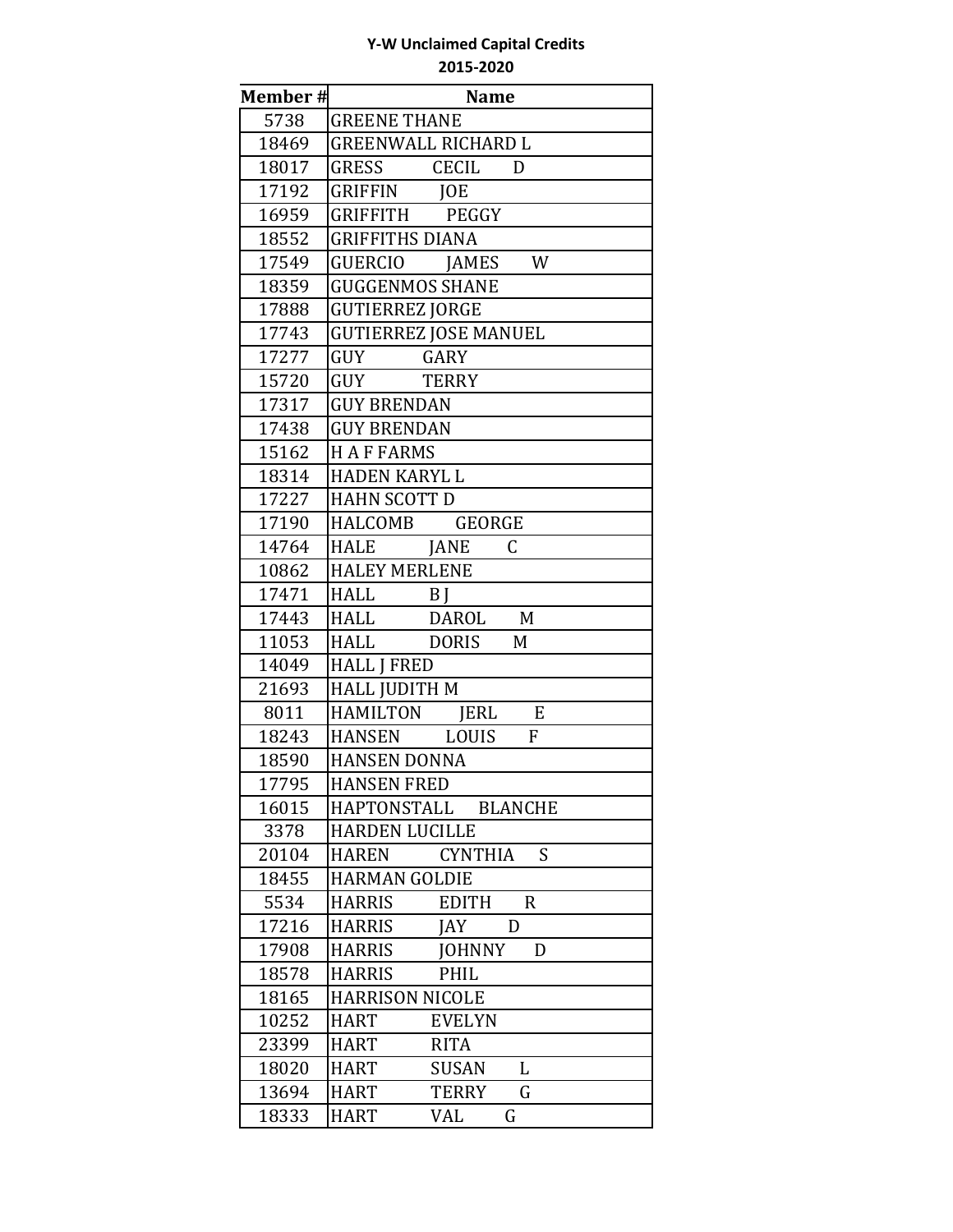| Member# | <b>Name</b>                      |
|---------|----------------------------------|
| 18441   | <b>HARVEY BRANDY</b>             |
| 16935   | HASKELL STAN                     |
| 16898   | HASTINGS SHAWN                   |
| 17401   | HATCH DOUGLAS D                  |
| 18045   | <b>HATHAWAY JOAN</b>             |
| 17620   | <b>HATHAWAY WANDA</b>            |
| 14377   | HAUGEN CHARLENE B                |
| 16877   | HAUGEN HOLLY                     |
| 18214   | HAWKER RYAN                      |
| 18238   | <b>HAYES JUSTIN</b>              |
| 18175   | <b>HAYES ROCHELLE S</b>          |
| 17741   | HAZLETT ROSA I                   |
| 16992   | <b>HEATERS ELECTRONICS</b>       |
| 17934   | HECKATHORN CHARLES               |
| 17869   | <b>HECKEL DELORIS</b>            |
| 16595   | <b>HEDGES CLINT</b>              |
| 18572   | HEDLUND KRISTA                   |
| 12659   | <b>HELDERMAN ROBERT H</b>        |
| 17186   | <b>HELMBERGER RANDY E</b>        |
| 17994   | HEMBRY BRYAIN                    |
| 17092   | <b>HEMMERLING DAVID G</b>        |
| 3381    | HEMPHILL RICHARD<br>$\mathbf R$  |
| 14210   | HEMPHILL RICHARD<br>$\mathbf R$  |
| 2173    | <b>HENDRICKS JOE</b>             |
| 18601   | HENRY KIMBERLY                   |
| 17616   | HENRY RICK W                     |
| 14099   | HERBERT STEVE<br>T               |
| 13654   | HERNANDEZ ISABEL<br>S            |
| 17813   | <b>HERNANDEZ DAVID</b>           |
| 18331   | <b>HERRICK</b><br><b>DOUGLAS</b> |
| 17349   | <b>HERSKIND</b><br><b>AARON</b>  |
| 9948    | <b>HEWIT WILLIAM D</b>           |
| 18082   | <b>HEWITT</b><br><b>LES</b>      |
| 11521   | <b>HICKMAN</b><br><b>CHAN</b>    |
| 17954   | <b>HICKS</b><br>GERALD           |
| 18009   | <b>HIGGINS</b><br><b>DANNY</b>   |
| 16771   | <b>HIGGINS</b><br><b>KIM</b>     |
| 5629    | <b>HIGGINS</b><br>LARRY          |
| 18195   | <b>HIGGINS SHARON M</b>          |
| 17983   | HIGH PLAINS PIZZA                |
| 17359   | <b>HILL</b><br><b>RICHARD</b>    |
| 9210    | <b>HILL GARY</b>                 |
| 21857   | HILL JOHN C                      |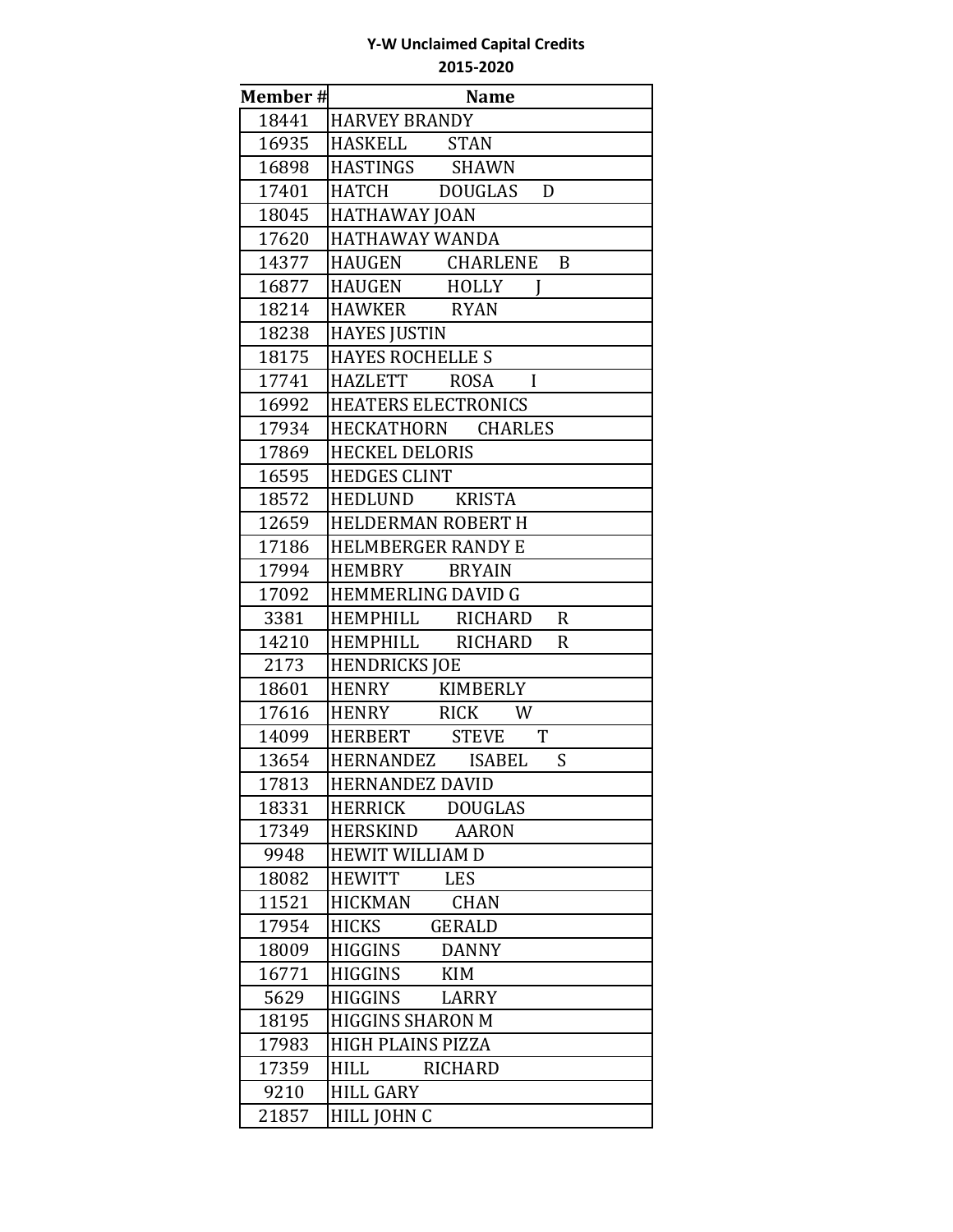| Member# | <b>Name</b>                                   |
|---------|-----------------------------------------------|
| 18042   | <b>HILL RYAN</b>                              |
| 17865   | HILLYER JONATHON R                            |
| 17879   | <b>HINKLE VERNON</b>                          |
| 13330   | HODGE CLARENCE                                |
| 17453   | HOFMEISTER MELISSA                            |
| 13646   | HOLCOMB RICK                                  |
| 13756   | <b>HOLCOMB HENRY</b>                          |
| 18643   | <b>HORTON</b><br><b>TONY</b><br>$\mathbf{I}$  |
| 20477   | HOSTETTER MANAGEMENT CO LLC                   |
| 18115   | HOWARD GERALDINE                              |
| 4402    | HOWARD WARREN<br>V                            |
| 17379   | <b>HUBBARD CASEY L</b>                        |
| 18558   | <b>HUBBARD JAMES R</b>                        |
| 15670   | <b>HUBBARD WILLIS L</b>                       |
| 16639   | HUBBELL GENEVIEVE                             |
| 17658   | <b>HUDSON ROBERT H</b>                        |
| 15473   | <b>HULKOVICH JEFF</b>                         |
| 18319   | <b>HUNKER JONI</b>                            |
| 18048   | <b>HUNT</b><br><b>TERRY</b><br>Ī              |
| 18474   | <b>HUXOLL COREY</b>                           |
| 12455   | <b>IDALIA SANITATION DIST</b>                 |
| 17170   | <b>INTERMOUNTAIN INV CORP</b>                 |
| 18292   | <b>ISLES FELIKSA</b>                          |
| 12260   | <b>I W OPERATING CO</b>                       |
| 18273   | JACKSON NICK<br>D                             |
| 14712   | G<br>JACKSON NORMA                            |
| 18242   | <b>JACKSON CLINT</b>                          |
| 14093   | <b>JACOBSEN NANCY</b>                         |
| 12749   | JACOBSON WANDA<br>M                           |
| 15771   | <b>JAMES CABLE LLC</b>                        |
| 17480   | <b>JAMESON ROSS</b>                           |
| 18450   | <b>JAQUEZ</b><br><b>JEANNE</b><br>$\mathbf R$ |
| 18368   | <b>JEURINK</b><br><b>RICHARD</b><br>G         |
| 8144    | <b>JOHNSON</b><br><b>BARBARA</b><br>A         |
| 17090   | <b>JOHNSON</b><br><b>CATHLEEN</b><br>A        |
| 18058   | <b>JOHNSON</b><br><b>DENA</b>                 |
| 18061   | <b>JOHNSON BRANDI</b>                         |
| 23798   | <b>JONES</b><br><b>DEBRA</b><br>D             |
| 10006   | <b>JONES BUDDY L</b>                          |
| 18374   | <b>JONES JERRY</b>                            |
| 21742   | <b>JONES KEVIN M</b>                          |
| 18166   | <b>JONES LAVONNE</b>                          |
| 18046   | <b>JONES MARTY</b>                            |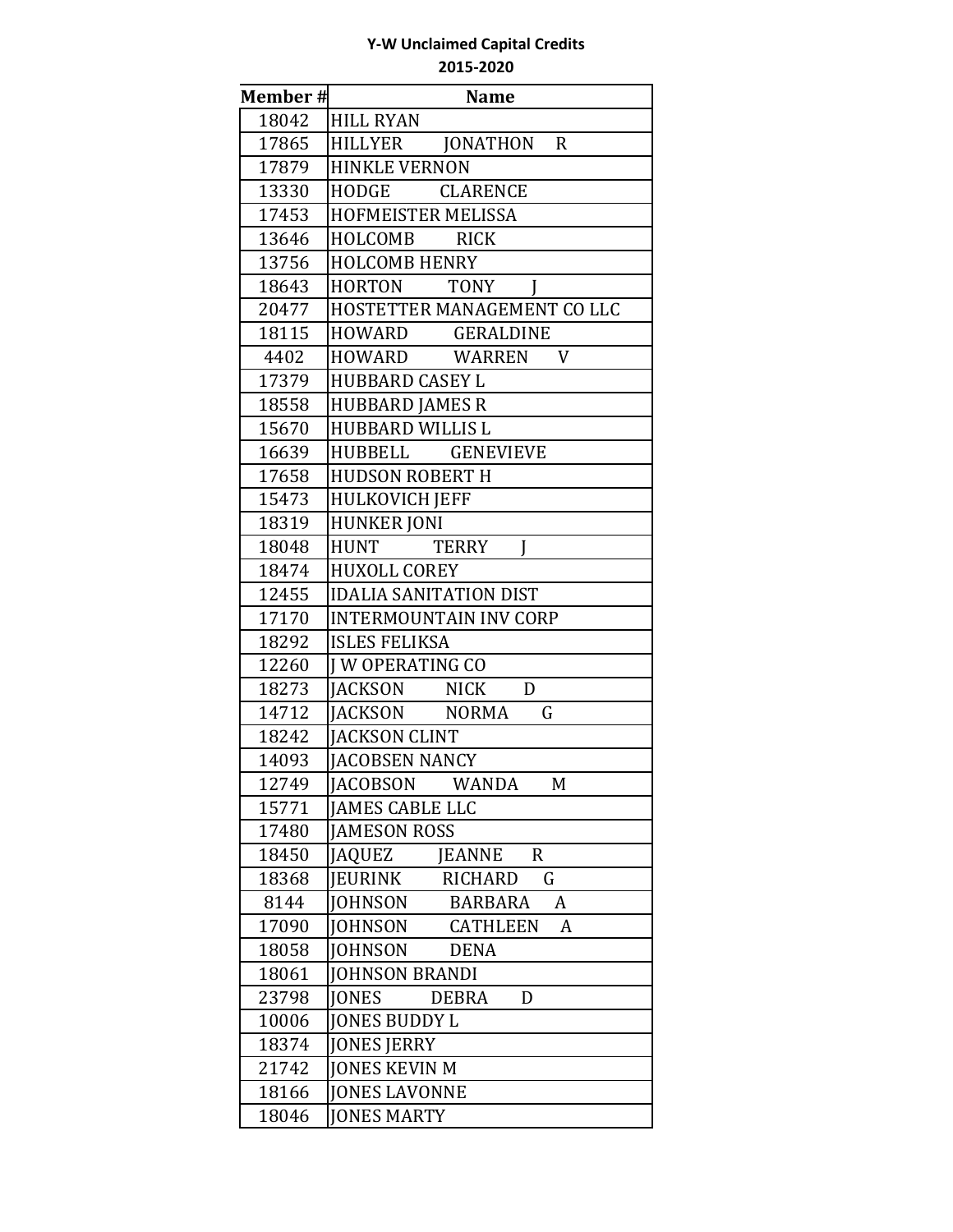| Member# | <b>Name</b>                                    |
|---------|------------------------------------------------|
| 17803   | JORDAN DIANA K                                 |
| 17313   | <b>JORDET ROXY G</b>                           |
| 11927   | <b>JOSH HARVEY D</b>                           |
| 11954   | JUHL DONNA                                     |
| 18511   | <b>JUHL NATHAN</b>                             |
| 18536   | <b>JURADO NORA ISABEL</b>                      |
| 17455   | JUTTNER MIKE                                   |
| 19584   | KAGE SHERMAN<br>D                              |
| 12705   | <b>KAHLER GERALD</b>                           |
| 18103   | KAMLA MITCHEAL L                               |
| 18080   | <b>KARN TERRY L</b>                            |
| 13629   | KAUTZ WALTER                                   |
| 17449   | KEEFER JEAN                                    |
| 17841   | KEIM MARIJANE                                  |
| 2948    | <b>KELLY JOHN S</b>                            |
| 22463   | KELSEY TERESA                                  |
| 17682   | KEMBEL TERESA                                  |
| 17578   | KENNEDY SCOTT                                  |
| 18119   | <b>KENNEDY MARY</b>                            |
| 13311   | <b>KENNEDY VIRGLE C</b>                        |
| 17737   | KENT MICHAEL<br>D                              |
| 17408   | <b>KENT DONNA J</b>                            |
| 18489   | KERBS ERIC                                     |
| 17551   | KERBS ROGER                                    |
| 17086   | KETTELSON PHILIP W                             |
| 16374   | <b>KIEWIT WESTERN COMPANY</b>                  |
| 18198   | KINDELL THERESA R                              |
| 3398    | KINDER-MORGAN                                  |
| 15077   | KIRCHENSCHLAGER DALE                           |
| 17683   | <b>KIRKPATRICK</b><br><b>KIM</b>               |
| 14478   | KIRKPATRICK<br><b>RONALD</b>                   |
| 18140   | <b>KLIE PAUL J</b>                             |
| 17510   | <b>KLIE SARAH</b>                              |
| 18196   | T<br><b>KNAPP</b><br><b>KEVIN</b>              |
| 14376   | <b>KNAPP</b><br><b>VIOLET</b>                  |
| 18200   | <b>KNAPP LELAND L</b>                          |
| 11894   | <b>KNAPTON</b><br><b>NORMAN</b><br>$\mathbf R$ |
| 18613   | <b>KNEEDLER WENDI</b>                          |
| 22161   | <b>KNIESE</b><br><b>JAMES</b>                  |
| 17343   | <b>KNIGHT</b><br><b>STEPHANIE</b>              |
| 17396   | KNIGHT GERALDINE                               |
| 18088   | KOCH<br><b>SCOTT</b><br>A                      |
| 5333    | <b>KOENIG</b><br><b>ALVINA</b>                 |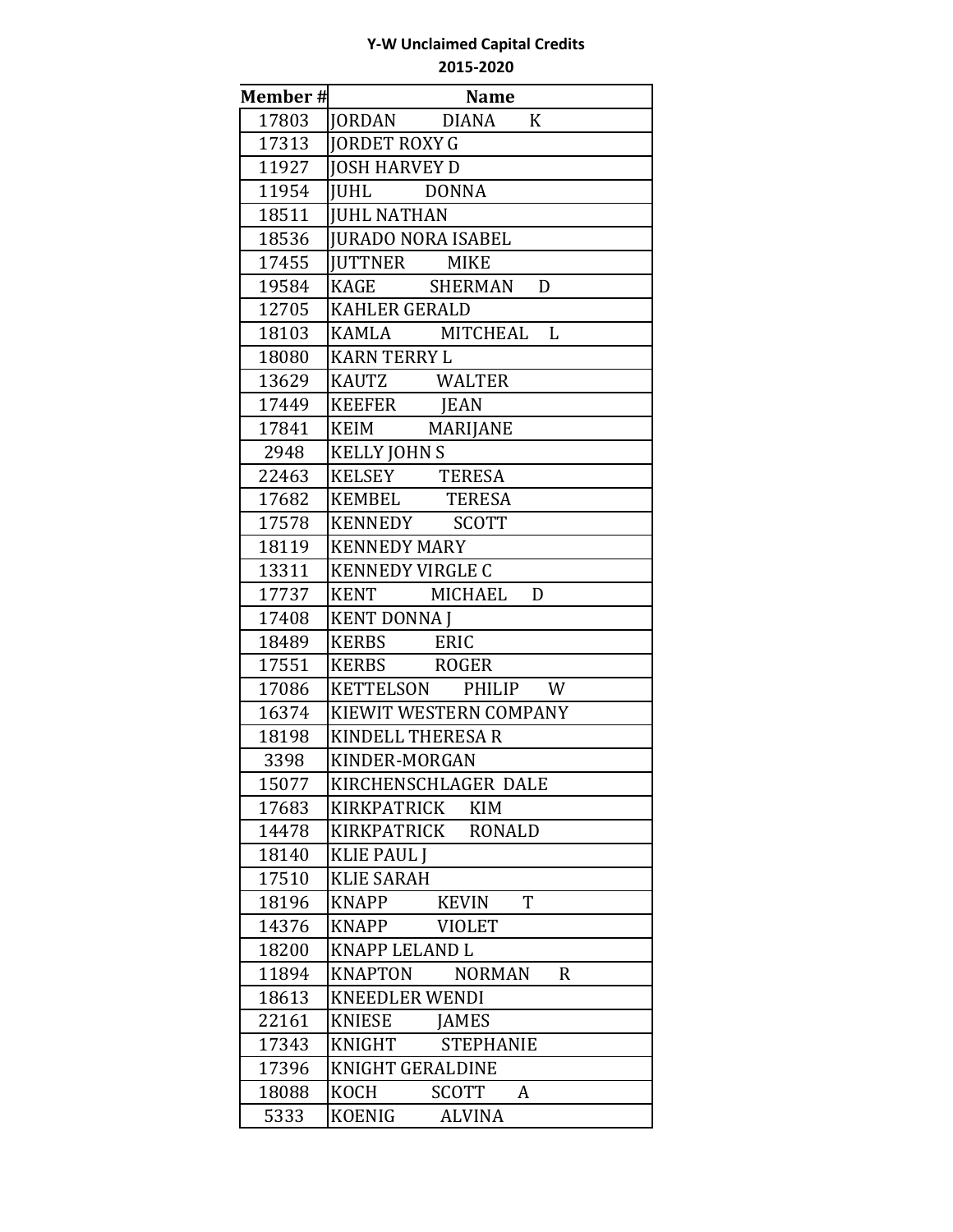| Member# | <b>Name</b>                          |
|---------|--------------------------------------|
| 18287   | KOENIG TIMOTHY                       |
| 17262   | <b>TYLER</b><br>KORBE                |
| 16095   | KORF LARRY L                         |
| 13630   | KRAICH MITCHELL B                    |
| 17526   | <b>KRAICH TERRY</b>                  |
| 17673   | <b>KROENLEIN JOHN W</b>              |
| 23711   | KUHLMAN LINDA                        |
| 17503   | <b>KUKICH PAUL</b>                   |
| 15294   | KUNTZ ROGER P                        |
| 16431   | KUNTZ EDWARD C ESTATE &              |
| 17485   | KUSEL RICK                           |
| 18318   | <b>KUSEL RICK</b>                    |
| 17871   | <b>LAFARGE NORTH AMERICA</b>         |
| 10324   | <b>LANCE MAYNARD</b>                 |
| 17907   | $\mathsf G$<br>LAROSE DAVID          |
| 16919   | <b>LARSON DEAN</b>                   |
| 13512   | LATOSKI BRUCE                        |
| 17885   | LAW FRED<br>L                        |
| 15452   | <b>LAWRENCE &amp; MARTHA WHOMBLE</b> |
| 18290   | <b>LAYTON CHRISTINA</b>              |
| 17217   | LEACH KENNETH ESTATE                 |
| 10335   | LENGEL RONNIE                        |
| 17640   | <b>LEONARD JAMES E</b>               |
| 17504   | <b>LEONARD THEODORE</b>              |
| 22252   | LESTER TAMMY                         |
| 17973   | LEWELLEN TIM                         |
| 17862   | <b>LEWIS CARTER I</b>                |
| 1729    | LIDKE CLARENCE R                     |
| 7410    | LIGHTLE FRANCIS                      |
| 17543   | LINDQUIST<br><b>HERMAN</b>           |
| 3141    | LISLE<br><b>VERA</b>                 |
| 17705   | LIVINGSTON<br>STANLEY<br>$\mathbf R$ |
| 18336   | <b>LOFT JOHN</b>                     |
| 22356   | LOHMAN<br>M<br><b>ERIN</b>           |
| 17851   | LOHN<br><b>STEVE</b>                 |
| 18146   | <b>LONG HEATHER</b>                  |
| 18402   | LOPPE<br><b>LYNDIA</b>               |
| 18268   | <b>LOSA WILLIE</b>                   |
| 17491   | <b>LOTT DOUG</b>                     |
| 13736   | <b>LOUDDER</b><br>CAROL              |
| 18453   | <b>LOVE FRANCES NAOMI</b>            |
| 20465   | <b>LUCHT DALE A</b>                  |
| 17290   | LUETH<br><b>ROBERT</b>               |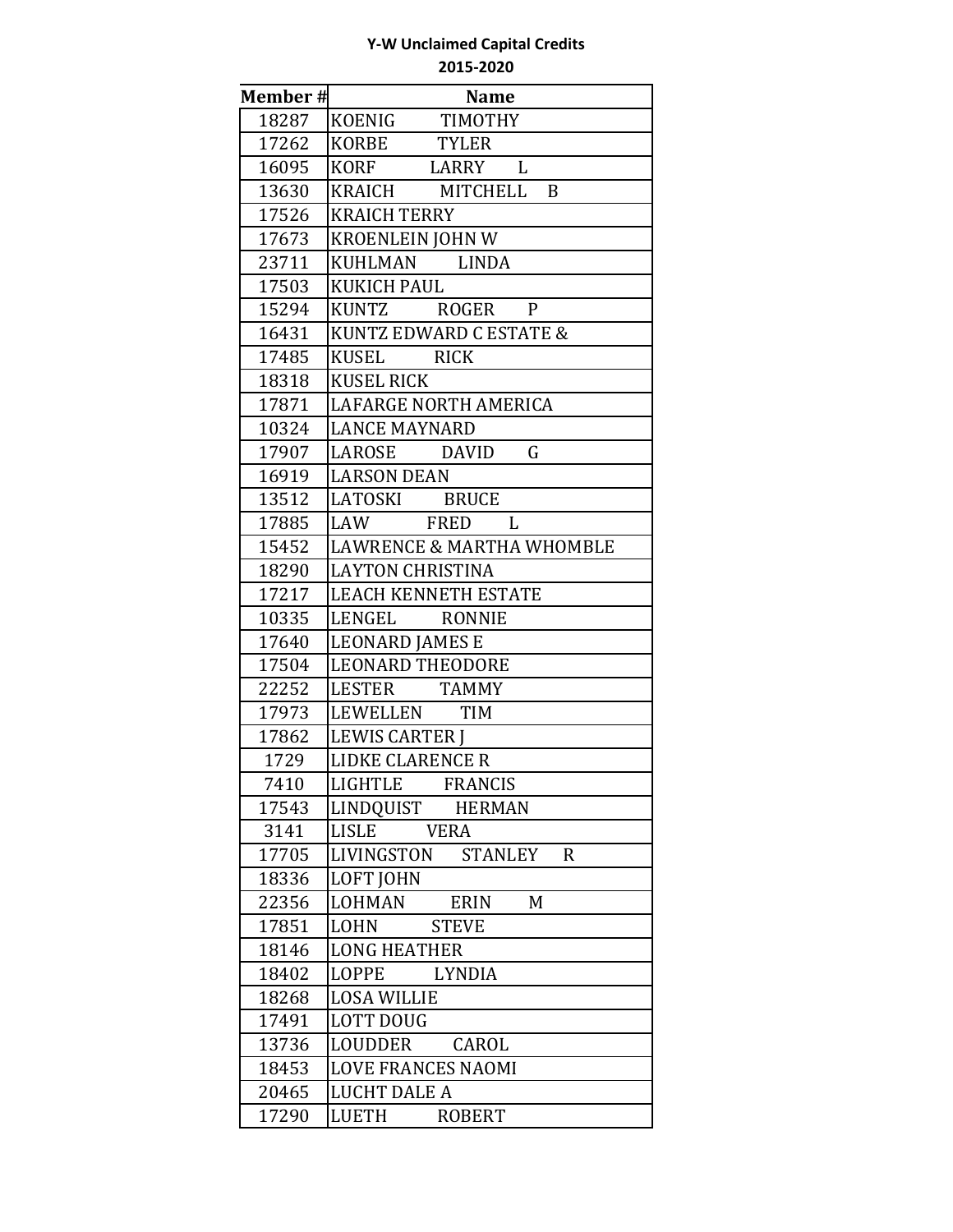| <b>Member#</b> | <b>Name</b>                                   |
|----------------|-----------------------------------------------|
| 18586          | <b>LUTGEN APRIL</b>                           |
| 5689           | <b>LUTHERAN HEALTH SYSTEMS</b>                |
| 16333          | LYNCH<br><b>PAUL</b>                          |
| 17751          | MAGGARD LINDA                                 |
| 18395          | MAGILL<br>CAROL                               |
| 13682          | RICHARD<br>MAHAR<br>D                         |
| 18240          | MAHON GLENN                                   |
| 17647          | <b>MAIN BOBBI</b>                             |
| 18286          | MAKEY KENNETH<br>$\mathbf R$                  |
| 12734          | <b>MALAVE NELSON</b>                          |
| 17638          | <b>MALLORY LOLA B</b>                         |
| 18624          | <b>MARCUM REBECCA</b>                         |
| 16487          | MARES GILBERT<br>JR                           |
| 15578          | <b>MARICK CLARA A</b>                         |
| 18154          | <b>MARIN DIVA</b>                             |
| 16426          | <b>MARINER JACQUE</b>                         |
| 18016          | <b>MARROW TANYA</b>                           |
| 17955          | W<br>MARSHALL PAUL                            |
| 18373          | MARTIAN MICHAEL<br>G                          |
| 5111           | <b>MARTINDALE FARMS LTD</b>                   |
| 18623          | <b>MASSENGALE CHRIS</b>                       |
| 18272          | <b>MATHIES JOEL</b>                           |
| 17195          | $\mathsf{C}$<br><b>MAYER</b><br>ROBERT        |
| 18352          | MCCANN SEAN                                   |
| 15040          | MCCASLAND MARK<br>A                           |
| 6555           | MCCASLAND MARVIN                              |
| 17628          | <b>TSR</b><br>MCCAULEY GEORGE                 |
| 17417          | MCCAULEY<br><b>MAE</b>                        |
| 15766          | MCCLURE NANCY<br>$\mathbf{L}$                 |
| 16181          | <b>MCCRACKEN</b><br><b>FRANK</b><br>III       |
| 8536           | <b>JOHN</b><br><b>MCCURDY</b><br>C            |
| 15346          | MCFARLAND PATTY                               |
| 17115          | MCGARVEY<br><b>DONNA</b>                      |
| 17115          | MCGARVEY<br><b>DONNA</b>                      |
| 17281          | MCGARVEY<br><b>STEVEN</b><br>L                |
| 14692          | <b>MCGINNIS</b><br>LARRY<br>K                 |
| 8272           | MCKENZIE L J                                  |
| 18216          | <b>GLENN</b><br>MCMULLEN                      |
| 18249          | MCNEIL KAMI                                   |
| 18244          | MCQUATTERS<br><b>WALTER</b><br>F              |
| 17808          | <b>MEAD</b><br><b>TOM</b>                     |
| 14954          | MEANS<br><b>TREIA</b>                         |
| 17464          | <b>MEISTER</b><br><b>IERMOME</b><br>$C$ J $R$ |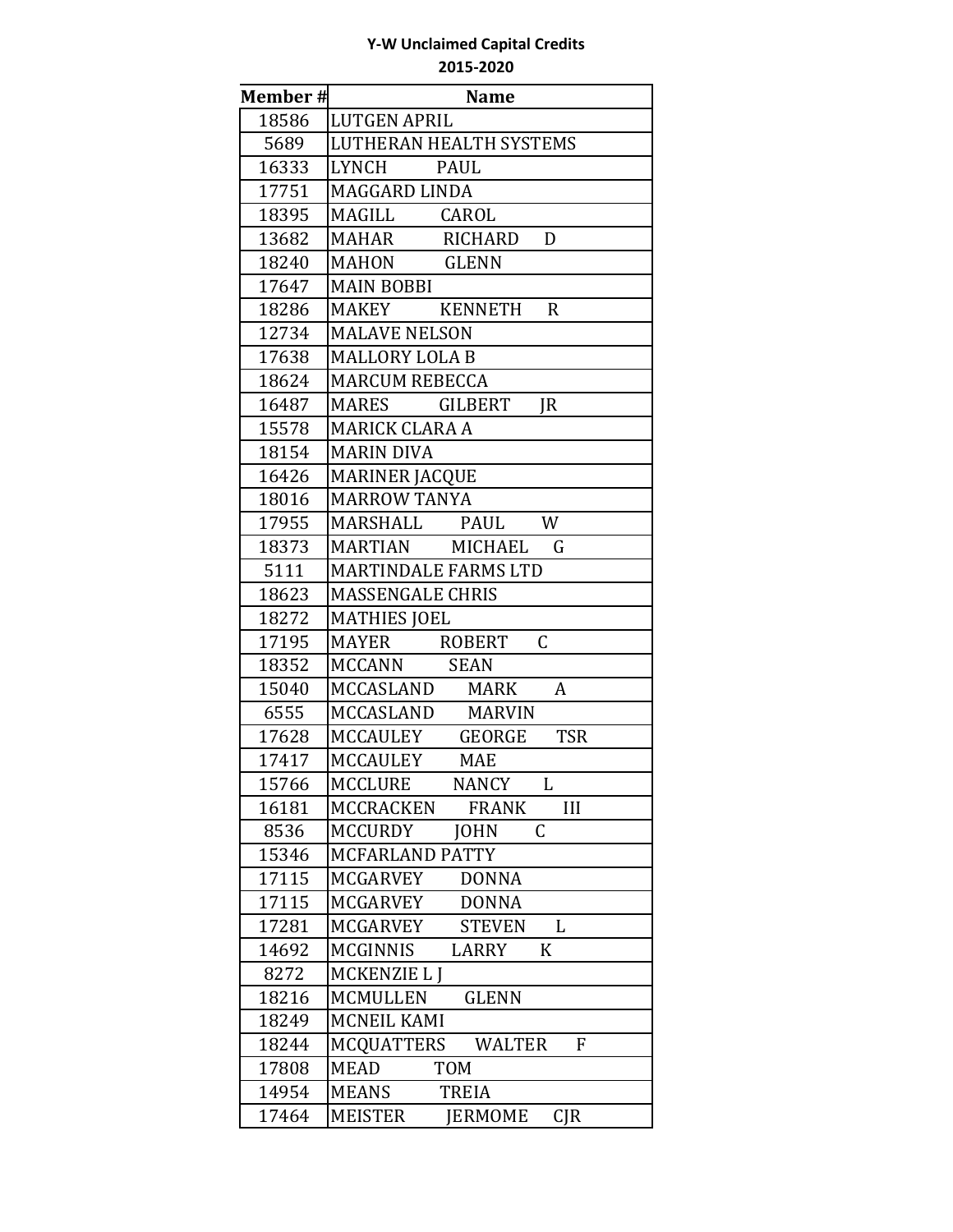| Member# | <b>Name</b>                                   |
|---------|-----------------------------------------------|
| 15584   | MEKELBURG GREG                                |
| 17771   | <b>MEREDITH REX</b>                           |
| 18192   | MERIT ENERGY COMPANY                          |
| 18548   | <b>MERKLIN STEVEN C</b>                       |
| 16638   | <b>MERLE SCHEIBLE ESTATE</b>                  |
| 17031   | MILLER MICHAEL<br>D                           |
| 14118   | MILLER RON                                    |
| 17961   | <b>MILLER JOHN</b>                            |
| 16392   | MILLER MICHAEL R                              |
| 18565   | MILLER RICHARD V                              |
| 18155   | MILLER ROBERT                                 |
| 17855   | MISKEL BRIAN                                  |
| 18093   | <b>MIZELL SUSAN</b>                           |
| 5250    | MOELLENBERG KENNETH                           |
| 24452   | MONHEISER RONDA<br>K                          |
| 19617   | MONK RODNEY L TRUST                           |
| 17910   | MONTGOMERY CINDY                              |
| 18372   | MOODY BURL<br>H                               |
| 17055   | <b>MOORE CHERYL</b>                           |
| 18220   | <b>MORE DEBBIE</b>                            |
| 17688   | MORGAN BILL                                   |
| 17521   | MORGAN RODNEY L                               |
| 17327   | <b>MORRIS JAMES A</b>                         |
| 14416   | MORRISON BLANCHE<br>A                         |
| 18255   | MORRISON JAY                                  |
| 18199   | <b>MUHR DELORIS D</b>                         |
| 5118    | MULLER MAX                                    |
| 8928    | MULLISON-GRABOWS GERTRUDE                     |
| 17294   | <b>MUNDY</b><br>WILBUR                        |
| 17715   | <b>MUNOZ</b><br><b>EFRAIN</b>                 |
| 18091   | <b>MUNOZ OMAR</b>                             |
| 16821   | <b>PAUL</b><br><b>MUSGRAVE</b>                |
| 18538   | <b>MYERS</b><br><b>JOHN</b>                   |
| 23009   | MYERS REVOCABLE LIVING TRUST                  |
| 18669   | <b>MYERS VIOLET</b>                           |
| 18526   | <b>MYERS WANDA</b>                            |
| 18168   | <b>NAVARETTE</b><br><b>VICTOR</b>             |
| 12639   | NEITZ EVERETT W                               |
| 17937   | <b>NELSON NATHAN</b>                          |
| 17790   | $\mathbf{P}$<br><b>NEUFELD</b><br><b>GENE</b> |
| 17405   | <b>NEUHAUS NEVA RUTH</b>                      |
| 17913   | <b>NEVILLE GARY</b>                           |
| 17779   | <b>NEVILLE WAYNE</b>                          |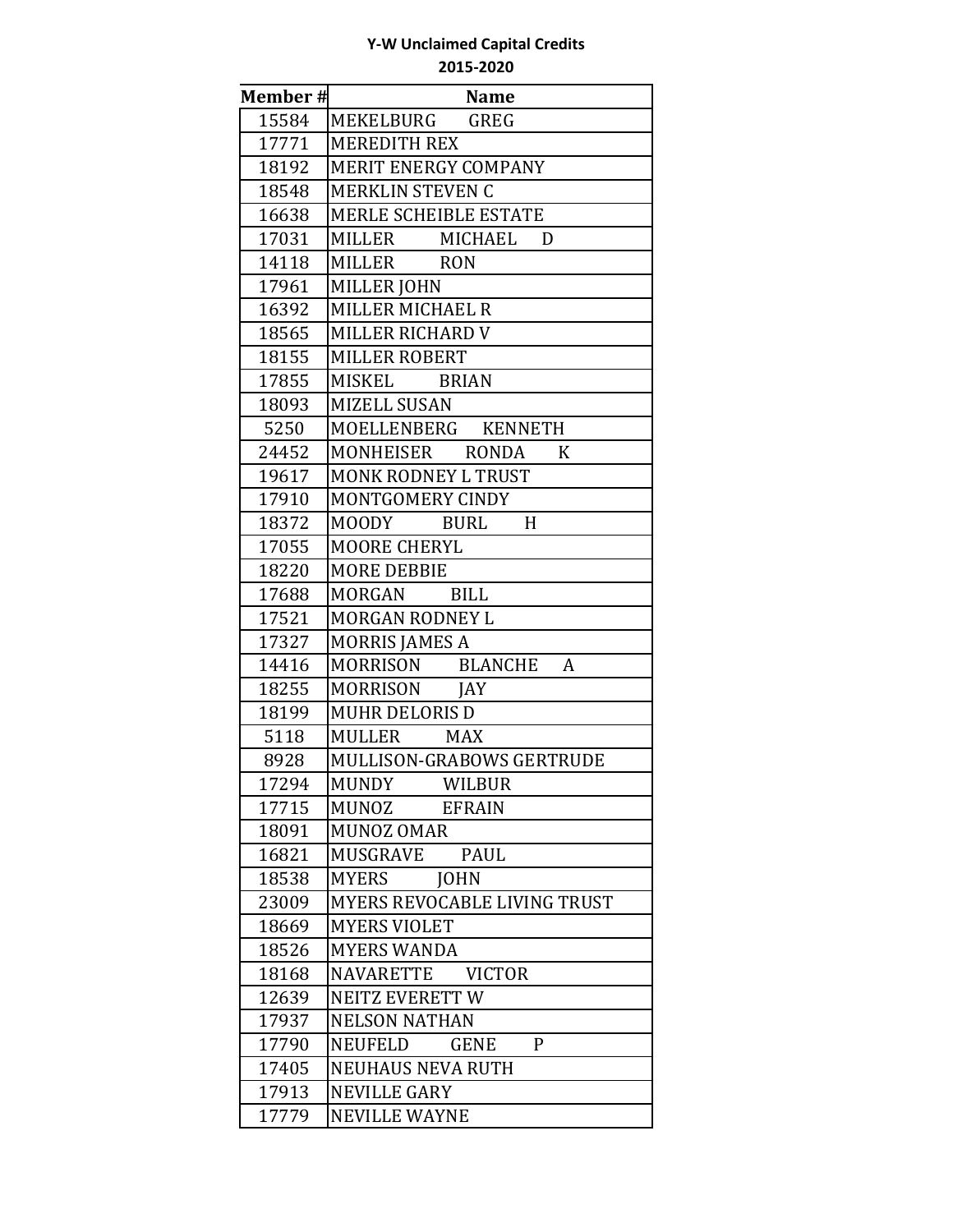| Member# | <b>Name</b>                     |
|---------|---------------------------------|
| 17528   | NEWMAN DWAYNE                   |
| 18575   | <b>NEWTON RANDEL</b>            |
| 17499   | NICARIO JAIMES HORENO           |
| 18559   | NIEBUR KENNETH J REVOCABLE TRUS |
| 17689   | NOBLE GAS PIPELINE MARKETING IN |
| 16081   | <b>NORKA MOTEL</b>              |
| 22480   | NORLING LINDA M                 |
| 17810   | NORLING ROBERT                  |
| 17723   | NORMAN MARK<br>A                |
| 12918   | NORMAN TODD L                   |
| 12717   | NUTTLEMAN LYLE                  |
| 17995   | <b>ODELL TAB</b>                |
| 6595    | <b>ODELLS SUPER PARTNERSHIP</b> |
| 17981   | OLSEN KEREE                     |
| 17421   | <b>ONEAL TONY</b>               |
| 17925   | ORCUTT SCOTT<br>E               |
| 18097   | <b>ORDUNO MANUEL</b>            |
| 6981    | $\mathsf C$<br>ORTH LEROY       |
| 18334   | <b>OSBORN KEITH</b>             |
| 8403    | OSMUS MARGARET                  |
| 17582   | OSTHOFF SHAWN                   |
| 17270   | <b>OTIS FEED &amp; SEED</b>     |
| 17614   | <b>OTIS HARDWARE</b>            |
| 17278   | <b>OTIS WEEKLY STAR</b>         |
| 18126   | <b>OUELLETTE BETTY</b>          |
| 2497    | OUR SAVIORS LUTHERAN CHURCH     |
| 14766   | OVERLEASE STEPHEN<br>D          |
| 17739   | OWEN BILLY W                    |
| 18501   | OWSTON JASON<br>E               |
| 18464   | <b>PACHNER JAROD</b>            |
| 17134   | PACIFIC TELECOM INC             |
| 20765   | PADCO LLC                       |
| 18532   | PAGE<br><b>JASON</b>            |
| 17698   | PALMER<br>A<br>ROBERT           |
| 15610   | PALSER<br>LEONARD<br>L          |
| 17651   | <b>WAYNE</b><br>PARKER          |
| 18412   | PARKER JAN                      |
| 13404   | PATTEN DANIEL C                 |
| 13617   | <b>CHARLES</b><br>PAUL          |
| 17433   | PAULSEN<br><b>CHARLES</b>       |
| 18505   | PAULSEN GRACE                   |
| 17560   | PAYNE<br>LANNY<br>D             |
| 17414   | PEARSON LANAK                   |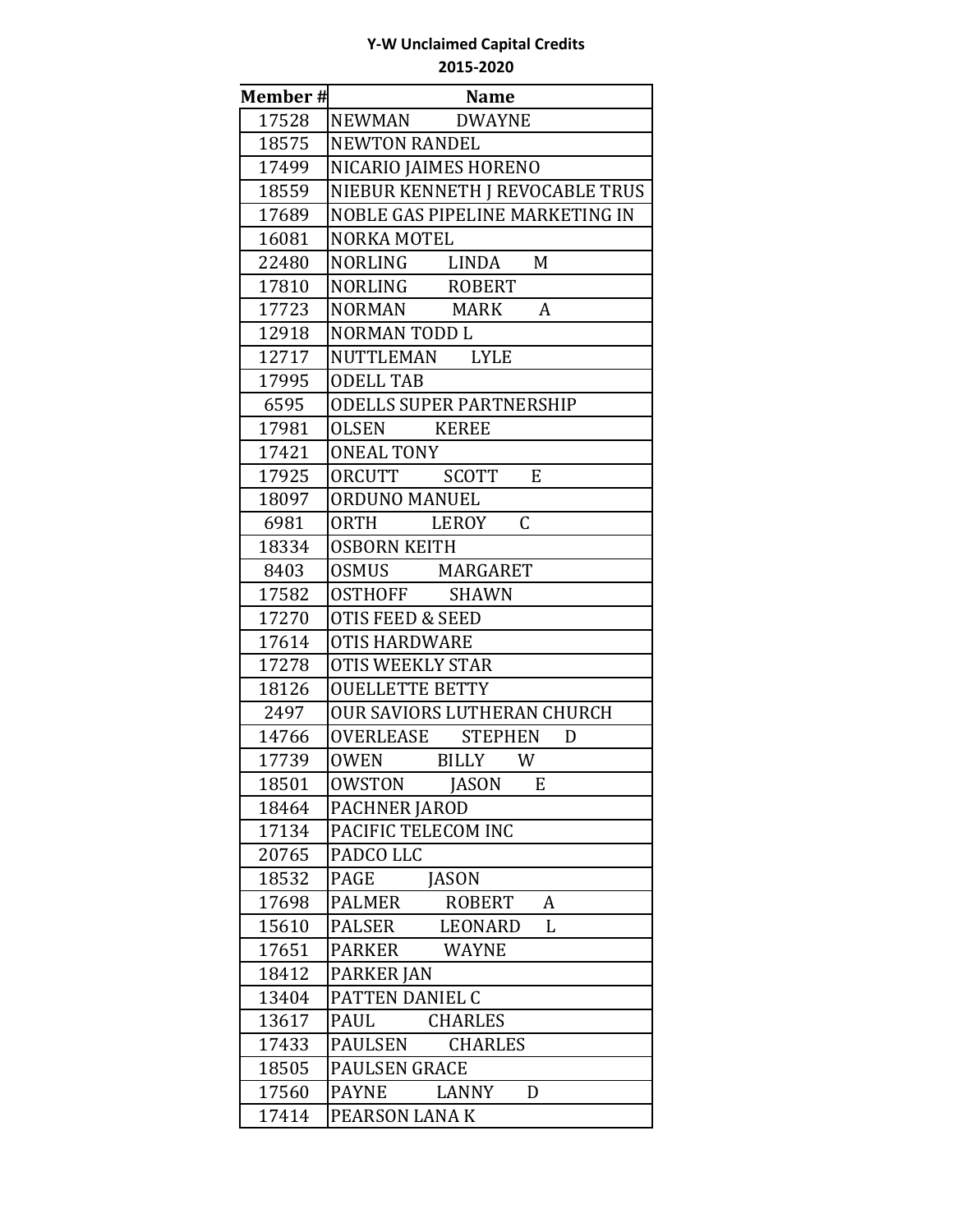| Member# | <b>Name</b>                          |
|---------|--------------------------------------|
| 17436   | PECH<br><b>DON</b>                   |
| 18452   | PENA GARCIA LORENZO                  |
| 16670   | PENTON PEGGY<br>A                    |
| 18143   | PERKINS ANN E                        |
| 18147   | PERKINS PATTY                        |
| 18153   | PERRY DON                            |
| 16438   | PERRY THELMA                         |
| 17298   | PERRY GARRY A                        |
| 13998   | PETERSON<br><b>GREG</b>              |
| 16511   | PETERSON ALEX K                      |
| 21690   | PETERSON PHYLLIS TRUST               |
| 18183   | PIECES OF THE WEST                   |
| 17848   | PIEPER CONNIE                        |
| 17398   | PIERCE DARLENE                       |
| 5984    | PILCHER STANLEY DALE                 |
| 18604   | PIPER CARMEN A                       |
| 18056   | <b>PLACE CHARLES I</b>               |
| 17991   | PLENZIG CHERYL                       |
| 8857    | POENISCH CLAYTON<br>E                |
| 17493   | POENISCH KARLA ANN                   |
| 18522   | PORTER WILLIAM<br>M                  |
| 18544   | PORTILLO GAMALIEL                    |
| 17849   | <b>POSS NORMAN</b>                   |
| 12369   | POTTHOFF KENNETH<br>G                |
| 18313   | POWELL MILDRED A                     |
| 17824   | POWER TECHNOLOGY                     |
| 18247   | PRICE CYNTHIA M                      |
| 17956   | PRICHARD<br><b>SCOTT</b>             |
| 17429   | PRIETO GABRIEL                       |
| 12104   | PUCKETT WARREN RANCH                 |
| 17564   | QUINLIN<br>DONALD<br>L               |
| 17540   | <b>RADER</b><br><b>DANIEL</b>        |
| 18316   | RAMIREZ LAURA P                      |
| 17284   | <b>RAMOS ROQUE</b>                   |
| 18173   | <b>RAMOS SALVADOR</b>                |
| 14716   | RAMSEIER<br><b>DEAN MARK</b>         |
| 17340   | REBIS<br><b>DAVID</b>                |
| 18233   | REDDEN<br><b>JIM</b>                 |
| 17984   | <b>REDDIN GEORGE</b>                 |
| 17642   | <b>REED DANIEL</b>                   |
| 18563   | <b>REED FRANKLIN J</b>               |
| 18121   | <b>REES RICK</b>                     |
| 12635   | <b>REHOR</b><br><b>KATHLEEN</b><br>L |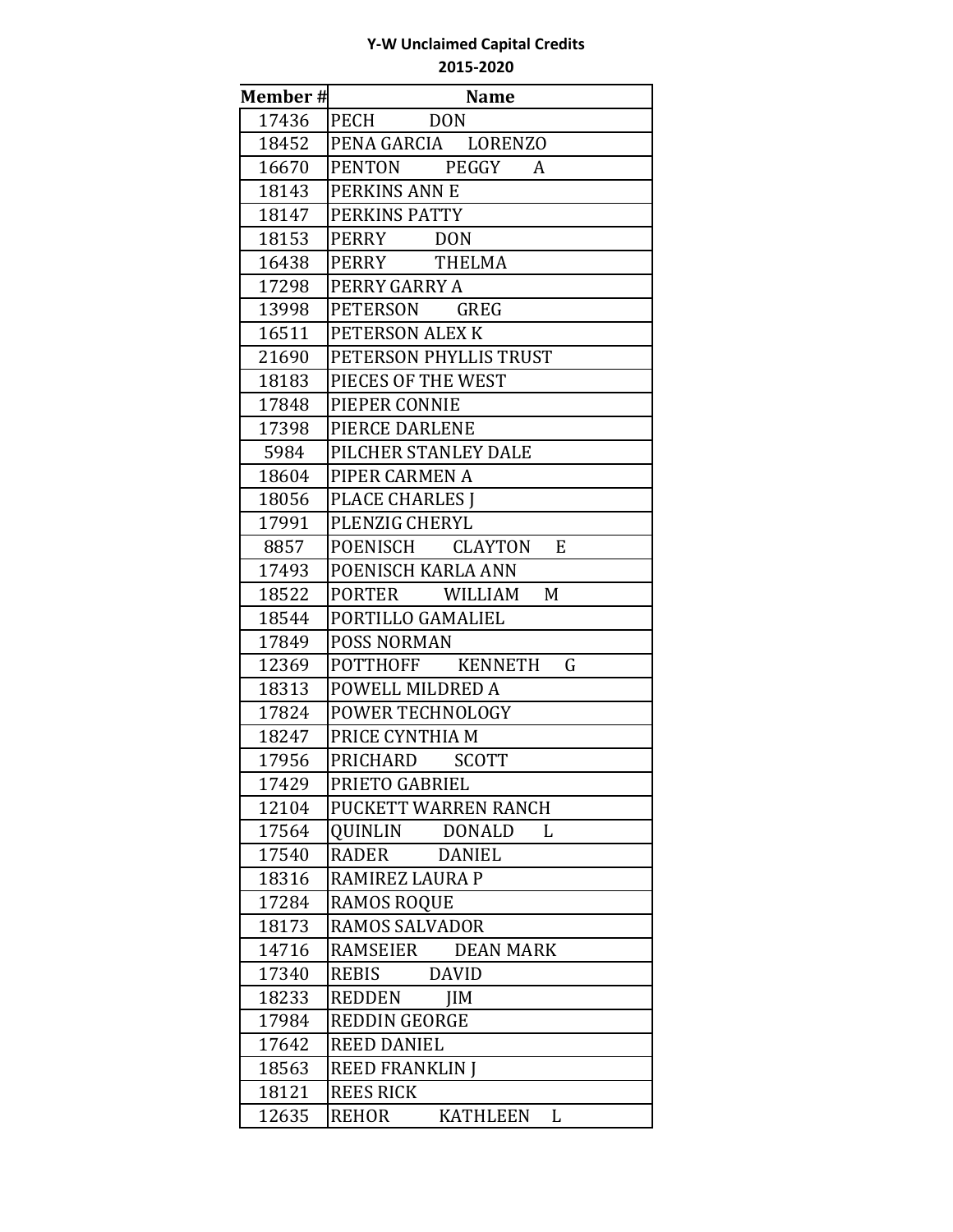| Member# | <b>Name</b>                           |
|---------|---------------------------------------|
| 9098    | <b>REID LAURA T</b>                   |
| 17864   | RENZELMAN CLARENCE C                  |
| 17757   | <b>RHODES THOMAS E</b>                |
| 14536   | RICE KEITH<br>$\boldsymbol{A}$        |
| 22309   | RICHARDSON CONNIE                     |
| 18416   | RICKS DOUGLAS F                       |
| 17772   | RICO THOMAS A                         |
| 18570   | <b>RIEDEL DEE</b>                     |
| 7457    | RILEY DUANE                           |
| 16526   | RITCHEY JERRY                         |
| 18085   | ROBERTS JOHN<br>D                     |
| 18389   | <b>ROCK FARMS</b>                     |
| 18127   | RODRIGUEZ ELIGIO                      |
| 18346   | RODRIGUEZ ELIAS                       |
| 17371   | RODRIGUEZ MARIA E                     |
| 7697    | RODWELL THOMAS<br>L                   |
| 18457   | <b>ROGERS FARMS INC</b>               |
| 6075    | ROGERS-PARKER LENA<br>M               |
| 14252   | ROMINE ROGER                          |
| 17520   | <b>ROOT MARY D</b>                    |
| 17727   | ROTH SHAWN                            |
| 10536   | ROUNDTREE CLAYTON H                   |
| 17754   | ROUNDTREE CLAYTON<br>H                |
| 18386   | RUHAAK BRIDGET                        |
| 13995   | RUHAAK MICHAEL F                      |
| 15393   | <b>RUSH CREEK RANCH</b>               |
| 10783   | RUSHER NEAL                           |
| 18181   | RUTH DAVID<br>L                       |
| 18341   | <b>RUTZ LYNN</b>                      |
| 10584   | <b>RUYLE FARMS INC</b>                |
| 15338   | <b>S &amp; B BICYCLE SHOP</b>         |
| 17612   | <b>S &amp; S TRUCKING</b>             |
| 18478   | <b>SAAVEDRA TRACY</b>                 |
| 17457   | SACHTIEN<br><b>SCOTT</b>              |
| 18411   | <b>SACKETT SHERI</b>                  |
| 17820   | <b>SAFFER PAMELA M</b>                |
| 18654   | <b>SAGEBRUSH CAFE &amp; MOTEL</b>     |
| 18342   | SALVADOR<br><b>MARK</b><br>L          |
| 15951   | <b>SALZMAN</b><br><b>CLARA</b><br>I   |
| 16583   | <b>BETTIE</b><br>SAMPSON              |
| 13970   | <b>MARTIN</b><br><b>SAMPSON</b>       |
| 9765    | <b>VICTOR</b><br>SAMPSON<br><b>JR</b> |
| 17636   | <b>SANCHEZ</b><br><b>CARLOS</b>       |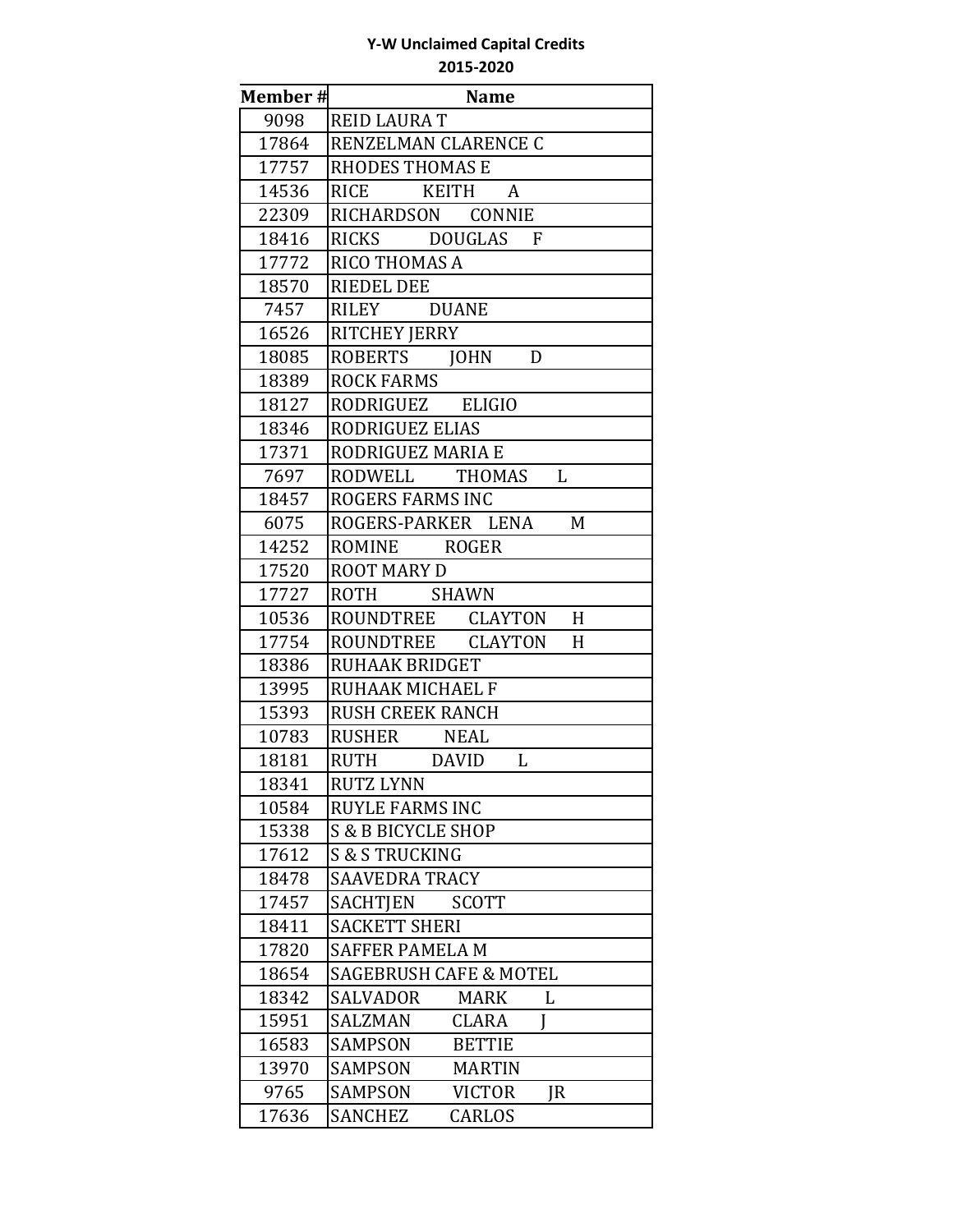| Member# | <b>Name</b>                               |
|---------|-------------------------------------------|
| 18114   | SANDOVAL<br><b>TERRY</b>                  |
| 22441   | SAUNDERS<br><b>CHRIS</b>                  |
| 17712   | <b>SCADDEN LEE</b>                        |
| 15957   | <b>MARVIN</b><br>SCARROW                  |
| 22770   | D<br>SCHAFER<br>RANDALL                   |
| 17894   | $\mathbf{L}$<br><b>SCHAFER</b><br>RICHARD |
| 10877   | SCHAFFERT MARTHA O                        |
| 17939   | SCHAFFNER DANIEL                          |
| 17792   | <b>SCHANHALS JEFF</b>                     |
| 13914   | SCHEPLER DORVIN<br>E                      |
| 17933   | SCHLEPP VICKIE M                          |
| 18379   | <b>SCHMEECKLE MICHAEL</b>                 |
| 17553   | SCHMITT DON                               |
| 13528   | SCHOENECKER TIM                           |
| 18160   | SCHREINER GREGORY<br><b>W</b>             |
| 13390   | <b>SCHROEDER PATRICIA L</b>               |
| 16088   | SCHULTE CHARLES                           |
| 14103   | <b>SCHULTZ LENDELL C</b>                  |
| 12741   | SCHUTZ DAVID<br>$\mathbf N$               |
| 17341   | SEABERT WALTER                            |
| 16276   | <b>SEACRIST MARTIN J</b>                  |
| 3894    | <b>SEEL CLAUDE</b>                        |
| 17805   | <b>SEELEY LARRY P</b>                     |
| 17201   | SELLIN LEON                               |
| 17714   | <b>SERNA JULIE</b>                        |
| 17797   | <b>SEVERIN STACY</b>                      |
| 6174    | <b>BETTY</b><br>SEWELL                    |
| 17921   | <b>JAMES</b><br>E<br>SHADWELL             |
| 18134   | SHADWELL JEAN E                           |
| 18364   | <b>SHARP ROGER</b>                        |
| 16296   | <b>SHARPE DOLLY MAE</b>                   |
| 18533   | <b>SHARPE ILENE D</b>                     |
| 17831   | <b>SHAVER</b><br><b>HELEN</b><br>L        |
| 18475   | <b>SHEETS</b><br><b>DAVID</b>             |
| 16743   | SHELDON<br><b>DOUG</b>                    |
| 18620   | <b>RICHARD</b><br><b>SHEPARD</b><br>D     |
| 18078   | <b>SHERRY</b><br><b>JOE</b>               |
| 17900   | <b>JIM</b><br><b>SHIFFER</b>              |
| 18038   | <b>SHINING HEART DAIRY</b>                |
| 24450   | <b>SHIVELY</b><br><b>JUDITH</b><br>A      |
| 19760   | <b>SHIVELY</b><br><b>JUDY</b><br>D        |
| 18294   | SHMIDL<br>SHAWN<br>M                      |
| 14154   | <b>SHOOK</b><br><b>R DILLON</b>           |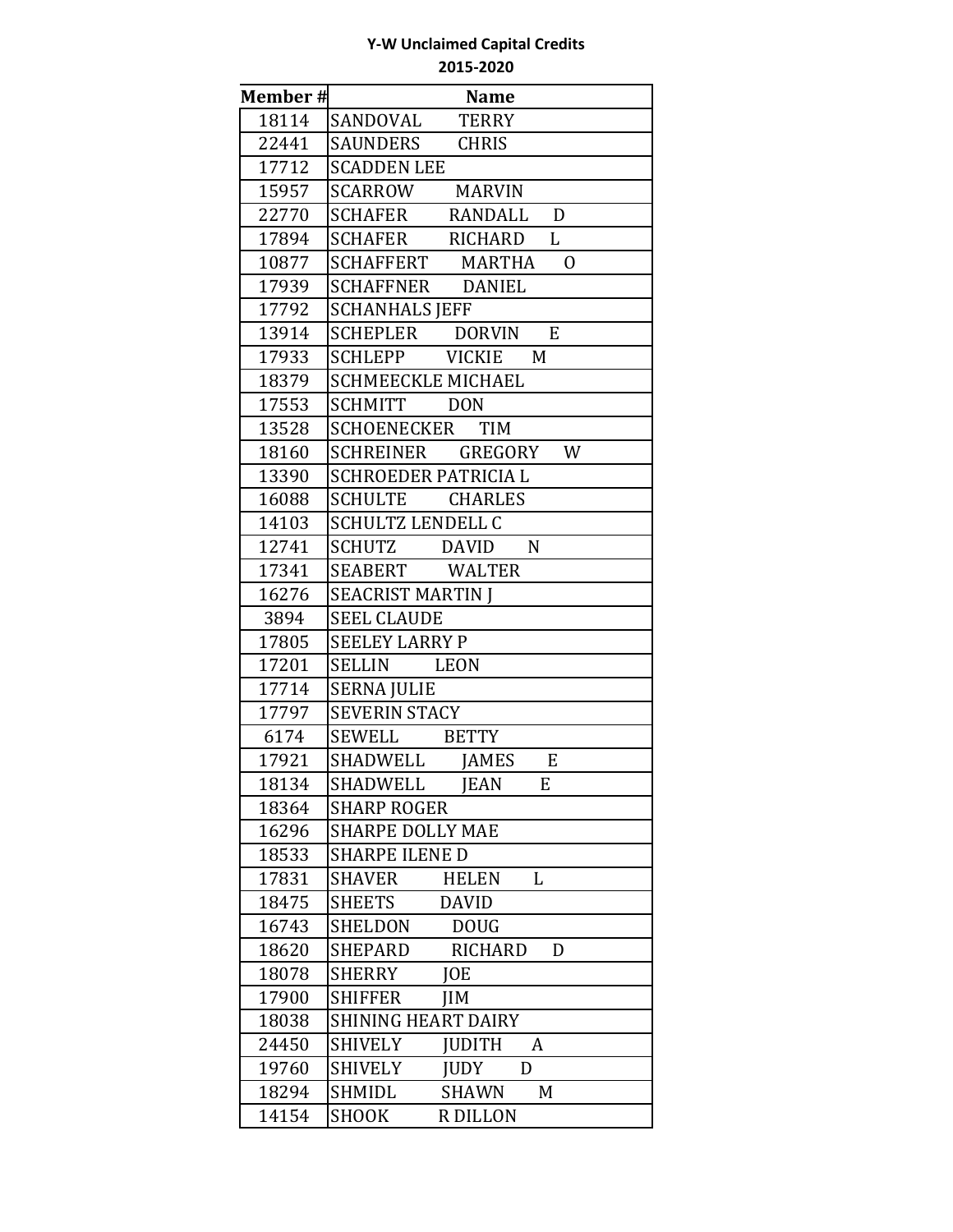| <b>Member#</b> | <b>Name</b>                                  |
|----------------|----------------------------------------------|
| 17804          | SHURTLEFF<br>GARY                            |
| 17462          | <b>SICKEN</b><br><b>MICHAEL</b><br>P         |
| 17285          | SIEBENALER<br><b>STEPHEN</b><br>E            |
| 14374          | <b>SIMMONS</b><br><b>MILDRED</b>             |
| 6669           | <b>SKAER AT</b>                              |
| 18274          | <b>SLATER SHARON L</b>                       |
| 18302          | <b>SLOCUM</b><br><b>DOUG</b>                 |
| 12701          | <b>SLUSSER BROS CONST</b>                    |
| 15611          | <b>SMITH</b><br><b>CALVIN</b><br>$\mathbf R$ |
| 17837          | SMITH<br><b>JUSTIN</b>                       |
| 16000          | <b>SMITH</b><br><b>MARTY</b>                 |
| 14424          | SMITH<br><b>PAULINE</b>                      |
| 17812          | <b>SMITH</b><br><b>WADE</b><br>D             |
| 17949          | <b>SMITH TIM</b>                             |
| 18161          | <b>SMITH TREVOR</b>                          |
| 18041          | <b>SMITH WADE D</b>                          |
| 11528          | <b>SNYDER</b><br><b>EARL</b><br>$\mathsf{R}$ |
| 17891          | <b>SOBRERO DON</b>                           |
| 18309          | <b>SOTELO LUZ</b>                            |
| 18025          | <b>SOTELO MOISES</b>                         |
| 15467          | <b>SOUSER MARGARET A</b>                     |
| 4656           | <b>SPEAR HELEN</b>                           |
| 7986           | SPELTS<br>LEON<br>$A$ J $R$                  |
| 17321          | SPOTTS<br><b>KRISTIE</b>                     |
| 10892          | SPURLING<br><b>DAVID</b><br>${\bf E}$        |
| 18215          | <b>ST CLAIR</b><br>CHERYL                    |
| 17770          | <b>STAGG MICHAEL</b>                         |
| 4960           | <b>STANDLEY</b><br><b>ROBERT</b>             |
| 17670          | <b>STASSER</b><br><b>VICTOR</b>              |
| 17336          | <b>GLADYS</b><br>STEERMAN                    |
| 17873          | <b>STEINHOFF ED</b>                          |
| 17883          | <b>STEPHENSON RICHARD R</b>                  |
| 16264          | <b>STERNER</b><br><b>DAVID</b><br>A          |
| 18745          | <b>STEVENS DAVID</b>                         |
| 18209          | <b>STONE SHIRLEY</b>                         |
| 17300          | <b>STOVER</b><br>AMY                         |
| 16648          | STRATTON<br>WALT                             |
| 17547          | STREET<br><b>JERALD</b><br>$\mathbf{R}$      |
| 15027          | STUHLMILLER STEVEN<br>I                      |
| 12165          | <b>STULTS BROS</b>                           |
| 18550          | <b>STUMP LELAND</b>                          |
| 16901          | <b>SUHR ELVON</b>                            |
| 1432           | <b>SULLIVAN OLA B</b>                        |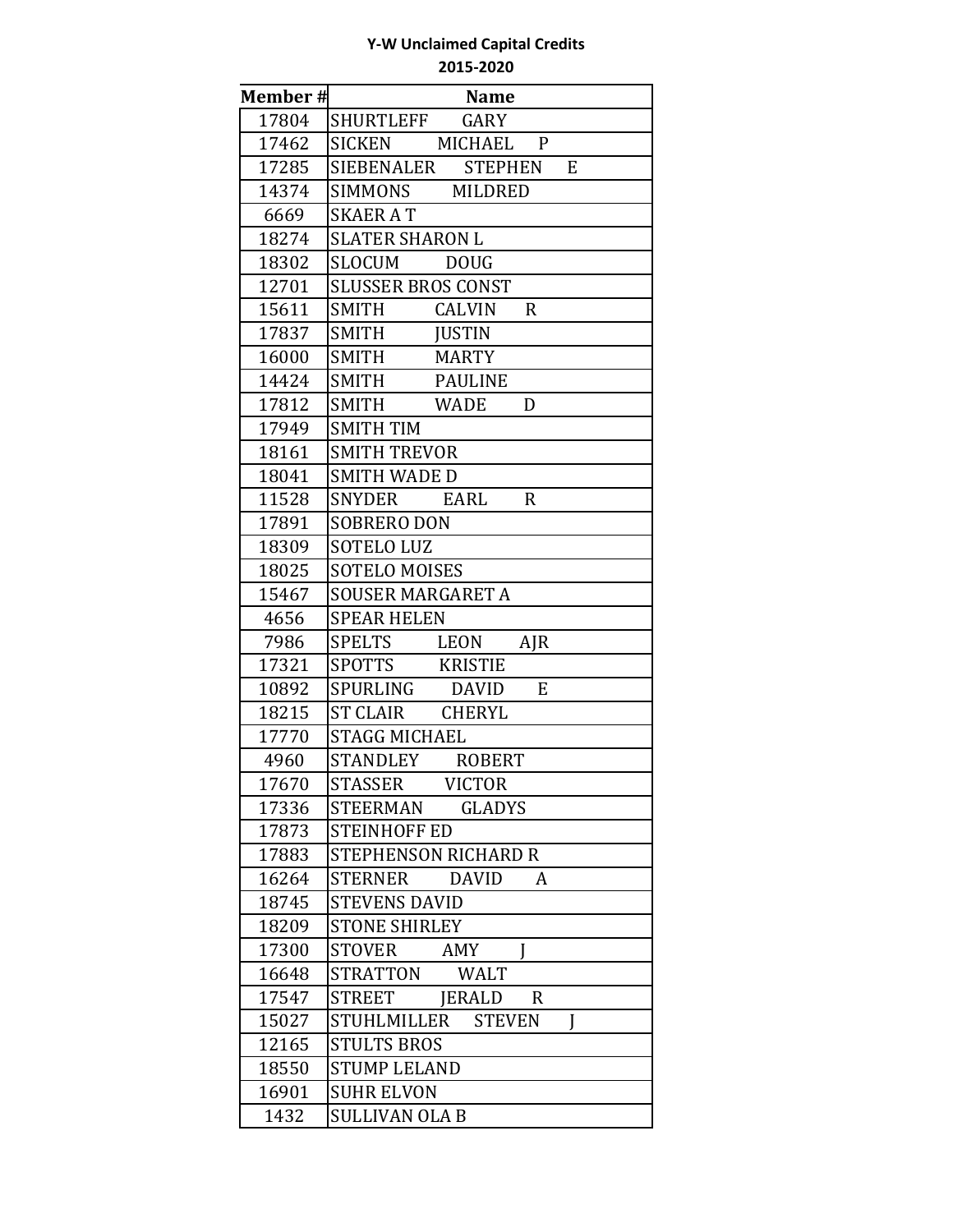| Member# | <b>Name</b>                    |
|---------|--------------------------------|
| 3910    | SUNDERMAN MAURICE              |
| 16484   | SUNDLING DONITA                |
| 22181   | SUNDLING SUSAN I               |
| 4281    | SUNNYDALE COMMUNITY CHURCH     |
| 18556   | <b>SUSSEX CHERLYN</b>          |
| 18280   | SVITAK SCOTT                   |
| 18024   | <b>SWAN CHRISTINE M</b>        |
| 17534   | <b>SWANSON KEVIN A</b>         |
| 17756   | SWENEY BENJAMIN F              |
| 17836   | SWIRES MARCILLE                |
| 18444   | TAFT MARGUERITE                |
| 18124   | TAPPARO JR TONY                |
| 16404   | <b>TENA NANCY</b>              |
| 17662   | THACKER C GLENN                |
| 21649   | THAMES GOLDIE                  |
| 10666   | THARP BILLY                    |
| 17821   | THE METAL SURGEON              |
| 15236   | THOMAS JANET                   |
| 17917   | THOMAS KENNETH<br>D            |
| 14253   | THOMPSON ALMA                  |
| 17919   | THOMPSON DAVE NILES            |
| 14196   | THORN CARLYN C                 |
| 17711   | <b>CIII</b><br>THORNTON WALTON |
| 18523   | TMT CATTLE CO                  |
| 17440   | TORRES GRANDADOS               |
| 19578   | TOWERS NELDA                   |
| 18531   | <b>TOWERS CHARLES</b>          |
| 17668   | TRIPLE T RENTALS               |
| 16731   | <b>TRUE GRITS</b>              |
| 17475   | TRUJILLO BRIAN J               |
| 17329   | TUCEY RENEE M                  |
| 13294   | <b>TVEITNES EDNA BEA</b>       |
| 8579    | TWISS<br><b>CAROL</b><br>A     |
| 18310   | TYSON<br>PATRICK<br>M          |
| 3917    | USDA-ARS                       |
| 17378   | <b>U S GEOLOGICAL SURVEY</b>   |
| 17678   | ULFERS<br><b>DURWARD</b>       |
| 18031   | <b>ULLOM JOHN</b>              |
| 17323   | <b>UNION NATIONAL BANK OF</b>  |
| 11309   | <b>VBV PIPELINE</b>            |
| 10162   | <b>VAL FARMS</b>               |
| 17486   | <b>VALDEZ</b><br><b>DANIEL</b> |
| 17319   | <b>VANCE</b><br><b>NANCY</b>   |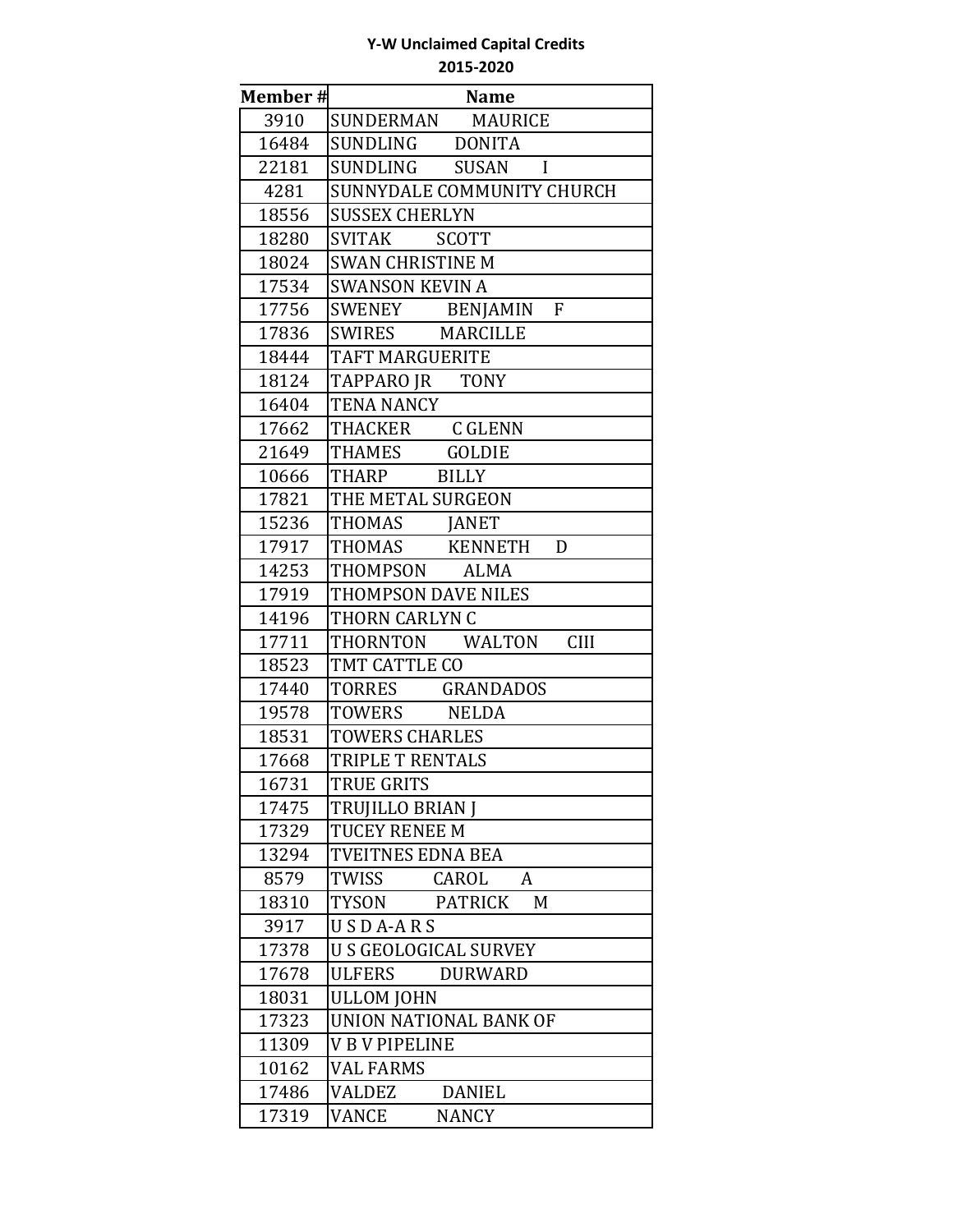| <b>Member#</b> | <b>Name</b>                          |
|----------------|--------------------------------------|
| 17101          | VANCE SUSAN                          |
| 17501          | <b>VANCE NANCY</b>                   |
| 17720          | VANMETER RUTH REVOCABLE TRUST        |
| 18293          | VANPAY CINDY L                       |
| 18599          | $\mathcal{C}$<br>VANWART WILLIAM     |
| 17870          | VASQUEZ LETICIA                      |
| 17078          | VENABLE DAVID                        |
| 15697          | VERNON SHAWN<br>W                    |
| 16974          | <b>VERNON CHURCH</b>                 |
| 17726          | <b>VIGIL ROBERT</b>                  |
| 17675          | VILLA FRANCISCO A                    |
| 17372          | <b>VK22 FARMS INC</b>                |
| 12525          | $\mathsf C$<br>VOGEL ROBERT          |
| 15033          | <b>VORCE DAVID L</b>                 |
| 15463          | <b>VORCE-JACKSON FARMS</b>           |
| 17338          | WADE JAY D                           |
| 20535          | <b>WAGGONER MARILYN</b>              |
| 8901           | WAGNER FRED                          |
| 15457          | <b>WAGNER GRACE TRUST</b>            |
| 17347          | WAITE RAYMOND                        |
| 18594          | WALDROP JAMES<br>W                   |
| 16607          | <b>WALKER GLADYS</b>                 |
| 18139          | <b>WALKER WILMA L</b>                |
| 17068          | WALKINSHAW STAN                      |
| 17330          | WALL DUSTIN<br>D                     |
| 4983           | WALL VIOLA                           |
| 18431          | <b>WALLACE RONDA</b>                 |
| 18136          | <b>WALTER ROBERT K</b>               |
| 21547          | <b>WALTER SHERYL L</b>               |
| 15517          | <b>WASH CO CONS PEST CONT</b>        |
| 18202          | <b>WATKINS SHERRY L</b>              |
| 10721          | <b>WATSON</b><br><b>MURL</b>         |
| 17554          | WATSON<br><b>SHAWN</b>               |
| 17929          | <b>WATSON PAUL A</b>                 |
| 16831          | <b>TONY</b><br>$\mathbf{R}$<br>WEBER |
| 18535          | <b>WECKMAN JAMES W</b>               |
| 18393          | WEIS<br><b>DSR</b><br>GERALD         |
| 17976          | <b>WEIS COURTNEY</b>                 |
| 17835          | <b>WEISS MARK A</b>                  |
| 17287          | <b>WELLS</b><br><b>JAMIE</b><br>D    |
| 8883           | <b>WELLS THOMAS LEE</b>              |
| 18223          | <b>WEST RODNEY R</b>                 |
| 15079          | WESTERN AREA POWER ADMIN             |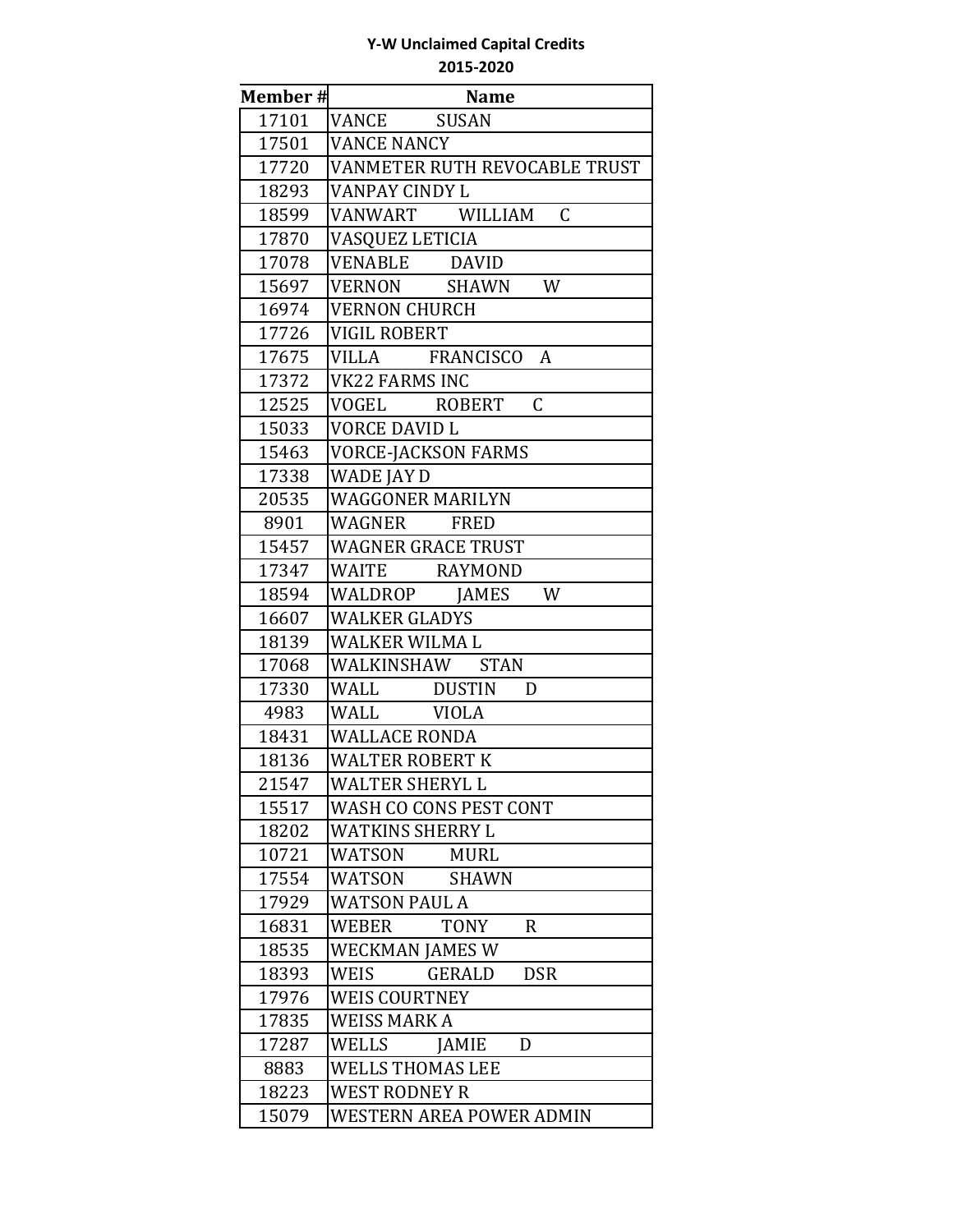| Member# | <b>Name</b>                        |
|---------|------------------------------------|
| 17844   | <b>WESTERN GEOPHYSICAL</b>         |
| 10032   | <b>WESTERN OPERATING CO</b>        |
| 18908   | WEYERMAN RALPH                     |
| 16358   | WEYERMAN RONALD K                  |
| 18495   | WHITE KEVIN                        |
| 18321   | <b>WHITED ROLAND</b>               |
| 21700   | <b>WHOMBLE CAROLE</b>              |
| 21598   | WHOMBLE HOLDINGS LLC               |
| 18044   | WIGGINS DALLAS E                   |
| 17963   | <b>WILBER SHANON R</b>             |
| 18266   | WILLEKE BENJAMIN                   |
| 17676   | WILLIAMS MITCHELL                  |
| 18561   | WILLIAMS MELANIE D                 |
| 14563   | WILLIAMS PROD RMT CO               |
| 18363   | WILLIAMSON HAROLD                  |
| 18663   | WILSON MICHAEL                     |
| 17574   | WILSON PATTIE<br>G                 |
| 16271   | WILSON JOHN K                      |
| 18245   | WILTFANG ALMA                      |
| 18237   | WILTFANG BARBARA A C               |
| 17897   | WINDING BROOK CORP                 |
| 3601    | EDWIN<br>E<br>WINTER               |
| 17613   | <b>WISDOM ARTHENA J</b>            |
| 17369   | WISDOM WILLIAM J                   |
| 18332   | WITTE BOB                          |
| 12246   | WITTE JAMES<br>A                   |
| 18617   | WODRAL RON                         |
| 17221   | WOLFE BILL                         |
| 18007   | WOLFE OIL CO LLC                   |
| 17992   | <b>WONDER LYNN</b>                 |
| 17568   | <b>WOODRING</b><br><b>ED</b>       |
| 12013   | <b>WRAY GARDEN CENTER</b>          |
| 17958   | <b>WRIGHT BRENTON</b>              |
| 17626   | <b>WRIGHT THEODORE A</b>           |
| 22145   | WUDTKE<br><b>DEIDRA</b>            |
| 17316   | YARISH<br><b>THOMAS</b><br>S       |
| 17586   | YE OLDE HOUSE                      |
| 17447   | YOUNG<br><b>ROBERT</b>             |
| 18317   | YOUNG TYSON P                      |
| 18014   | <b>ZIEGLER</b><br>ERIC             |
| 18633   | <b>ZIEHR</b><br><b>ROBERT</b><br>D |
| 18300   | ZINK<br><b>DANIEL</b>              |
| 24454   | <b>ZION</b><br><b>CORY</b>         |